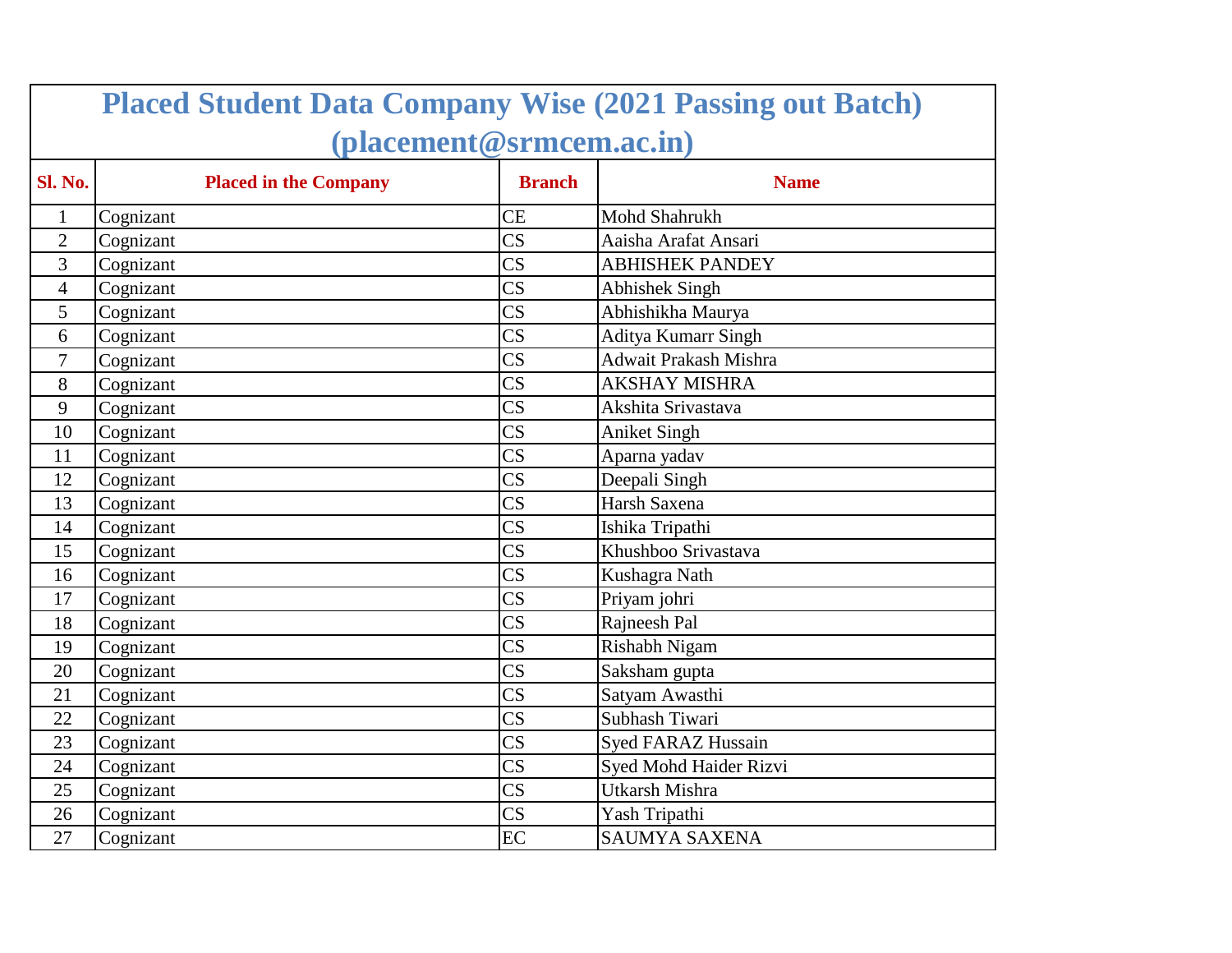| 28 | Cognizant | EC              | <b>Akash Singh</b>       |
|----|-----------|-----------------|--------------------------|
| 29 | Cognizant | EC              | Akshita shukla           |
| 30 | Cognizant | EC              | Ankit yadav              |
| 31 | Cognizant | EC              | Kirti agrahari           |
| 32 | Cognizant | EC              | Namira Khan              |
| 33 | Cognizant | $\overline{EC}$ | Pranshu Kumar Singh      |
| 34 | Cognizant | EC              | PRATEEK SRIVASTAVA       |
| 35 | Cognizant | EC              | Priyanka Tiwari          |
| 36 | Cognizant | EC              | Ramsha Khan              |
| 37 | Cognizant | EC              | Rashi                    |
| 38 | Cognizant | EC              | Shantanu Singh           |
| 39 | Cognizant | EC              | Shatakshi Srivastava     |
| 40 | Cognizant | EC              | Shilpi Srivastava        |
| 41 | Cognizant | EC              | Shweta Shukla            |
| 42 | Cognizant | EC              | Siddhant Srivastava      |
| 43 | Cognizant | EC              | Garima khare             |
| 44 | Cognizant | EN              | Aashna zaidi             |
| 45 | Cognizant | EN              | Amar Mani Tripathi       |
| 46 | Cognizant | EN              | <b>Ayush Pandey</b>      |
| 47 | Cognizant | IT              | Akershi                  |
| 48 | Cognizant | IT              | Amogh Shalabh Srivastava |
| 49 | Cognizant | IT              | Ananya Srivastava        |
| 50 | Cognizant | IT              | Aradhya Singh            |
| 51 | Cognizant | IT              | Gaurisha Mathur          |
| 52 | Cognizant | IT              | Hera Fatima Alvi         |
| 53 | Cognizant | IT              | Muskan Jaiswal           |
| 54 | Cognizant | IT              | Muskan Rohatgi           |
| 55 | Cognizant | IT              | Paritosh Karnatak        |
| 56 | Cognizant | IT              | Sakshi Jaiswal           |
| 57 | Cognizant | IT              | <b>Shreyash Singh</b>    |
| 58 | Cognizant | IT              | Stuti Agarwal            |
| 59 | Cognizant | <b>IT</b>       | Surya Prakash Srivastava |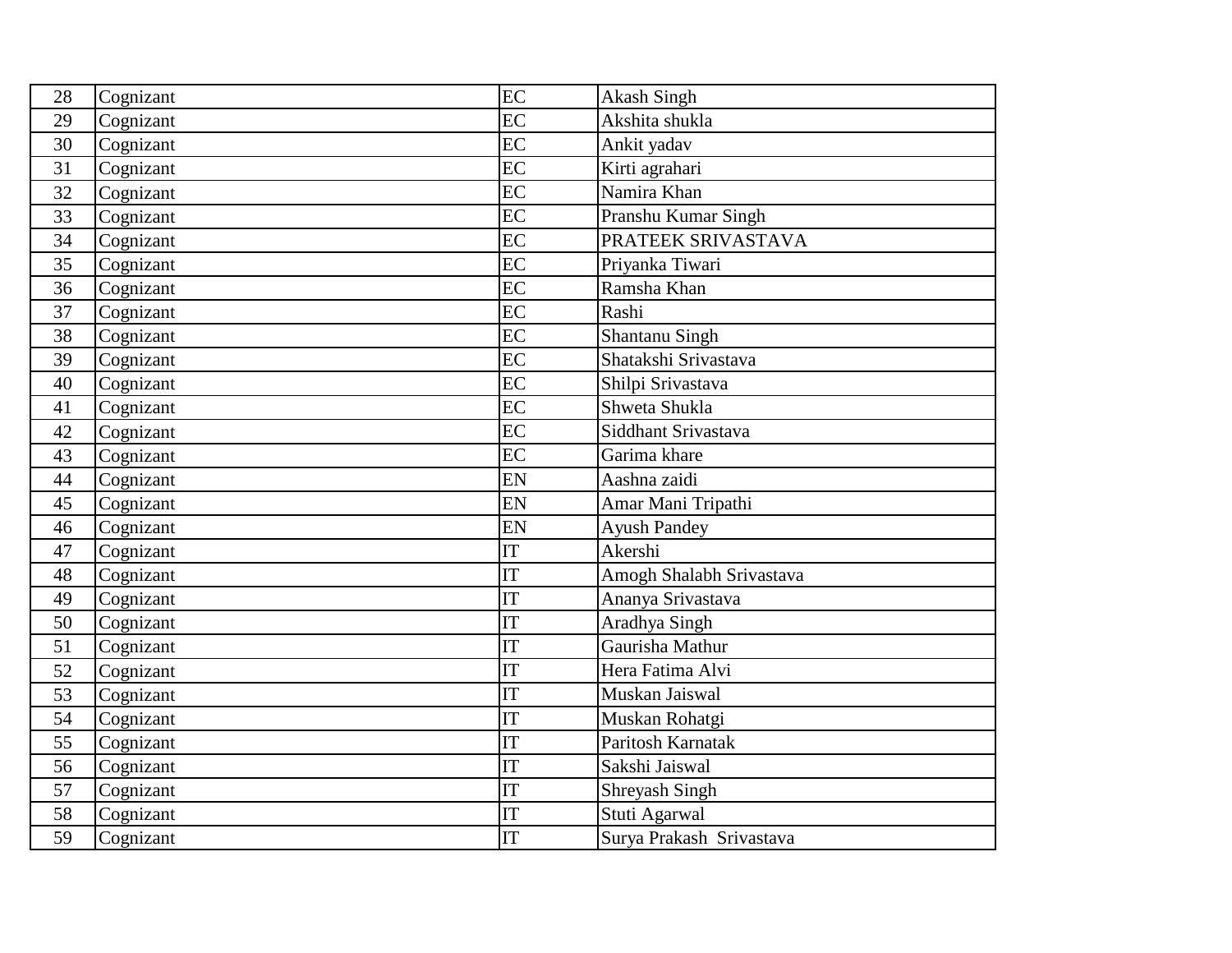| 60 | Cognizant                                | <b>IT</b>              | Syed Mehdi Abbas       |
|----|------------------------------------------|------------------------|------------------------|
| 61 | Cognizant                                | IT                     | Utkarsh Jaiswal        |
| 62 | Cognizant                                | IT                     | Utkarsh saxena         |
| 63 | Cognizant                                | <b>IT</b>              | Vaibhav                |
| 64 | Cognizant                                | <b>ME</b>              | <b>Abhishek Singh</b>  |
| 65 | Cognizant                                | <b>ME</b>              | Aman Verma             |
| 66 | Cognizant                                | <b>ME</b>              | Anushka Singh          |
| 67 | Cognizant                                | <b>ME</b>              | Arpit Yadav            |
| 68 | Cognizant                                | <b>ME</b>              | Artika Rastogi         |
| 69 | Cognizant                                | <b>ME</b>              | Aryan Singh            |
| 70 | Cognizant                                | <b>ME</b>              | PIYUSH SINGH           |
| 71 | Cognizant                                | <b>ME</b>              | Rohan Sharma           |
| 72 | Cognizant                                | <b>ME</b>              | Shreesh shrivastava    |
| 73 | Cognizant                                | <b>ME</b>              | Sundaram Tiwari        |
| 74 | Cognizant                                | EE                     | <b>KHUSHI SHARMA</b>   |
| 75 | Cognizant                                | EE                     | Himanshu Mani Tripathi |
| 76 | Cognizant                                | EE                     | Priyanka Singh         |
| 77 | Cognizant                                | <b>MCA</b>             | <b>ANUSHI AGARWAL</b>  |
| 78 | Cognizant                                | IT                     | Mahima Singh           |
| 79 | Cognizant                                | $\overline{\text{CS}}$ | Vaishnavi Srivastava   |
| 80 | Cognizant                                | <b>ME</b>              | YASHVEER YADAV         |
| 81 | Cognizant                                | $\overline{\text{CS}}$ | Anikesh Singh Yadav    |
| 82 | Cognizant                                | $\overline{\text{CS}}$ | <b>Saurav Pandey</b>   |
| 83 | <b>Tata Consultancy Services Limited</b> | $\overline{\text{CS}}$ | <b>Aniket Singh</b>    |
| 84 | <b>Tata Consultancy Services Limited</b> | IT                     | Hera Fatima Alvi       |
| 85 | <b>Tata Consultancy Services Limited</b> | EC                     | Muskan Kishore         |
| 86 | <b>Tata Consultancy Services Limited</b> | $\overline{\text{CS}}$ | Palak Srivastava       |
| 87 | <b>Tata Consultancy Services Limited</b> | $\overline{\text{CS}}$ | YOSHITA SINHA          |
| 88 | <b>Tata Consultancy Services Limited</b> | EC                     | Priyanka Tiwari        |
| 89 | <b>Tata Consultancy Services Limited</b> | <b>ME</b>              | <b>Abhishek Singh</b>  |
| 90 | <b>Tata Consultancy Services Limited</b> | <b>ME</b>              | Aman Verma             |
| 91 | <b>Tata Consultancy Services Limited</b> | EN                     | <b>Ayush Pandey</b>    |
|    |                                          |                        |                        |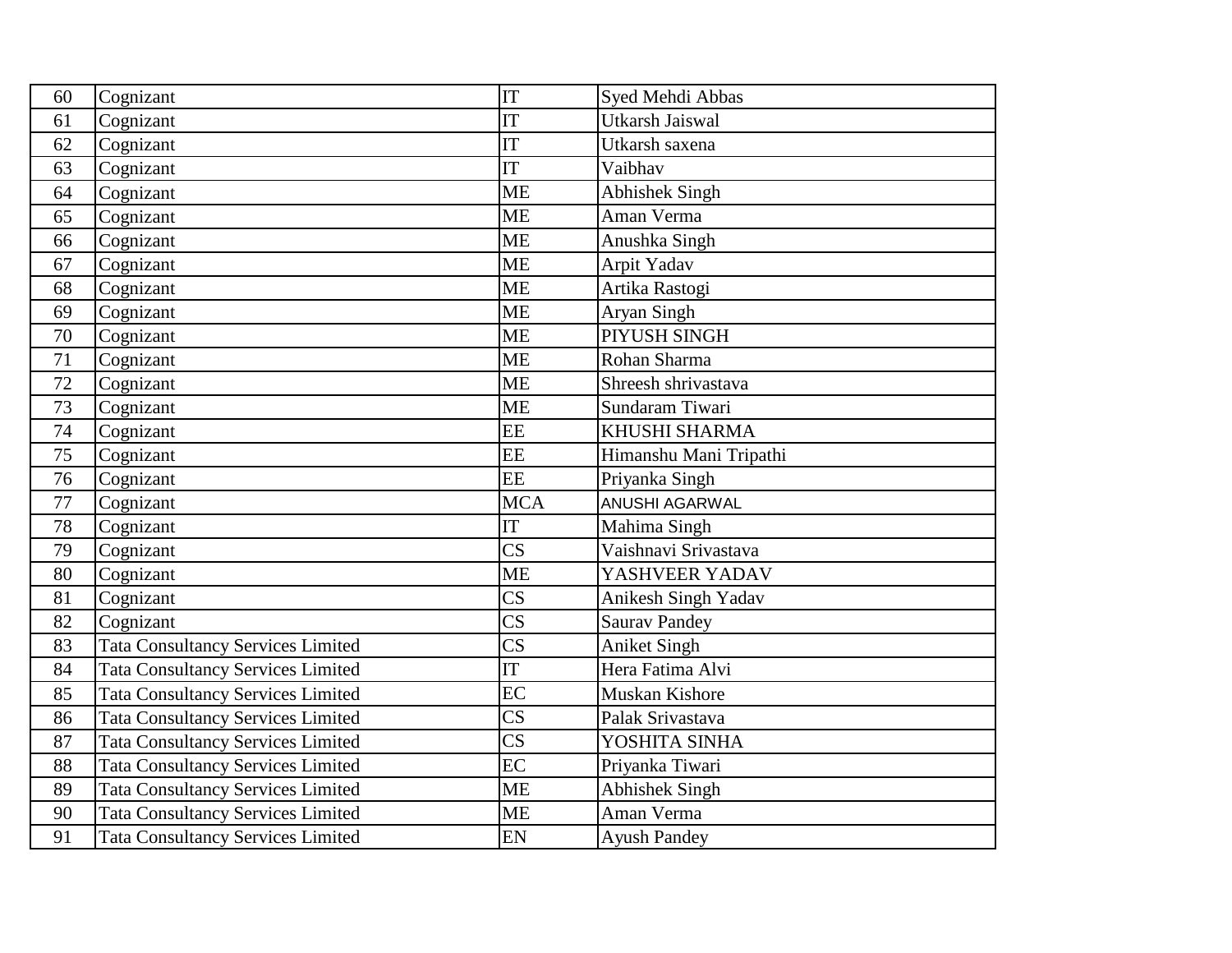| 92  | <b>Tata Consultancy Services Limited</b> | EN                     | Rahul Kumar Yadav        |
|-----|------------------------------------------|------------------------|--------------------------|
| 93  | <b>Tata Consultancy Services Limited</b> | <b>ME</b>              | Arpit Yadav              |
| 94  | <b>Tata Consultancy Services Limited</b> | EE                     | Toshika Dwivedi          |
| 95  | <b>Tata Consultancy Services Limited</b> | EE                     | Himanshu Mani Tripathi   |
| 96  | <b>Tata Consultancy Services Limited</b> | EC                     | Ritika Agarwal           |
| 97  | <b>Tata Consultancy Services Limited</b> | $\overline{\text{IT}}$ | Surya Prakash Srivastava |
| 98  | <b>Tata Consultancy Services Limited</b> | IT                     | Stuti Agarwal            |
| 99  | <b>Tata Consultancy Services Limited</b> | $\overline{\text{CS}}$ | Saumya Srivastava        |
| 100 | <b>Tata Consultancy Services Limited</b> | $\overline{\text{CS}}$ | Deepali Singh            |
| 101 | <b>Tata Consultancy Services Limited</b> | $\overline{\text{CS}}$ | Anikesh Singh Yadav      |
| 102 | <b>Tata Consultancy Services Limited</b> | IT                     | Paritosh Karnatak        |
| 103 | <b>Tata Consultancy Services Limited</b> | $\overline{\text{CS}}$ | Harsh Saxena             |
| 104 | <b>Tata Consultancy Services Limited</b> | $\overline{\text{CS}}$ | <b>GARIMA GAUR</b>       |
| 105 | <b>Tata Consultancy Services Limited</b> | $\overline{\text{CS}}$ | Abhishikha Maurya        |
| 106 | <b>Tata Consultancy Services Limited</b> | $\overline{\text{CS}}$ | <b>Arpit Singh</b>       |
| 107 | <b>Tata Consultancy Services Limited</b> | $\overline{\text{CS}}$ | Kushagra Nath            |
| 108 | <b>Tata Consultancy Services Limited</b> | IT                     | Ananya Srivastava        |
| 109 | <b>Tata Consultancy Services Limited</b> | IT                     | Amogh Shalabh Srivastava |
| 110 | <b>Tata Consultancy Services Limited</b> | IT                     | Muskan Rohatgi           |
| 111 | <b>Tata Consultancy Services Limited</b> | $\overline{\text{CS}}$ | Ishika Tripathi          |
| 112 | <b>Tata Consultancy Services Limited</b> | $\overline{\text{CS}}$ | <b>ABHISHEK PANDEY</b>   |
| 113 | <b>Tata Consultancy Services Limited</b> | $\overline{\text{CS}}$ | Shubhangi Kumar          |
| 114 | <b>Tata Consultancy Services Limited</b> | IT                     | Pallavi Singh            |
| 115 | <b>Tata Consultancy Services Limited</b> | $\overline{\text{CS}}$ | Shivanshu Srivastava     |
| 116 | <b>Tata Consultancy Services Limited</b> | $\overline{\text{CS}}$ | Sumit Singh              |
| 117 | <b>Tata Consultancy Services Limited</b> | IT                     | Suchitra Yadav           |
| 118 | <b>Tata Consultancy Services Limited</b> | $\overline{\text{IT}}$ | Muskan Jaiswal           |
| 119 | <b>Tata Consultancy Services Limited</b> | IT                     | Poorvi Shukla            |
| 120 | <b>Tata Consultancy Services Limited</b> | IT                     | Mahima Singh             |
| 121 | <b>Tata Consultancy Services Limited</b> | $\overline{\text{CS}}$ | Alkesh srivastava        |
| 122 | <b>Tata Consultancy Services Limited</b> | IT                     | Aradhana yadav           |
| 123 | <b>Tata Consultancy Services Limited</b> | IT                     | karan khyani             |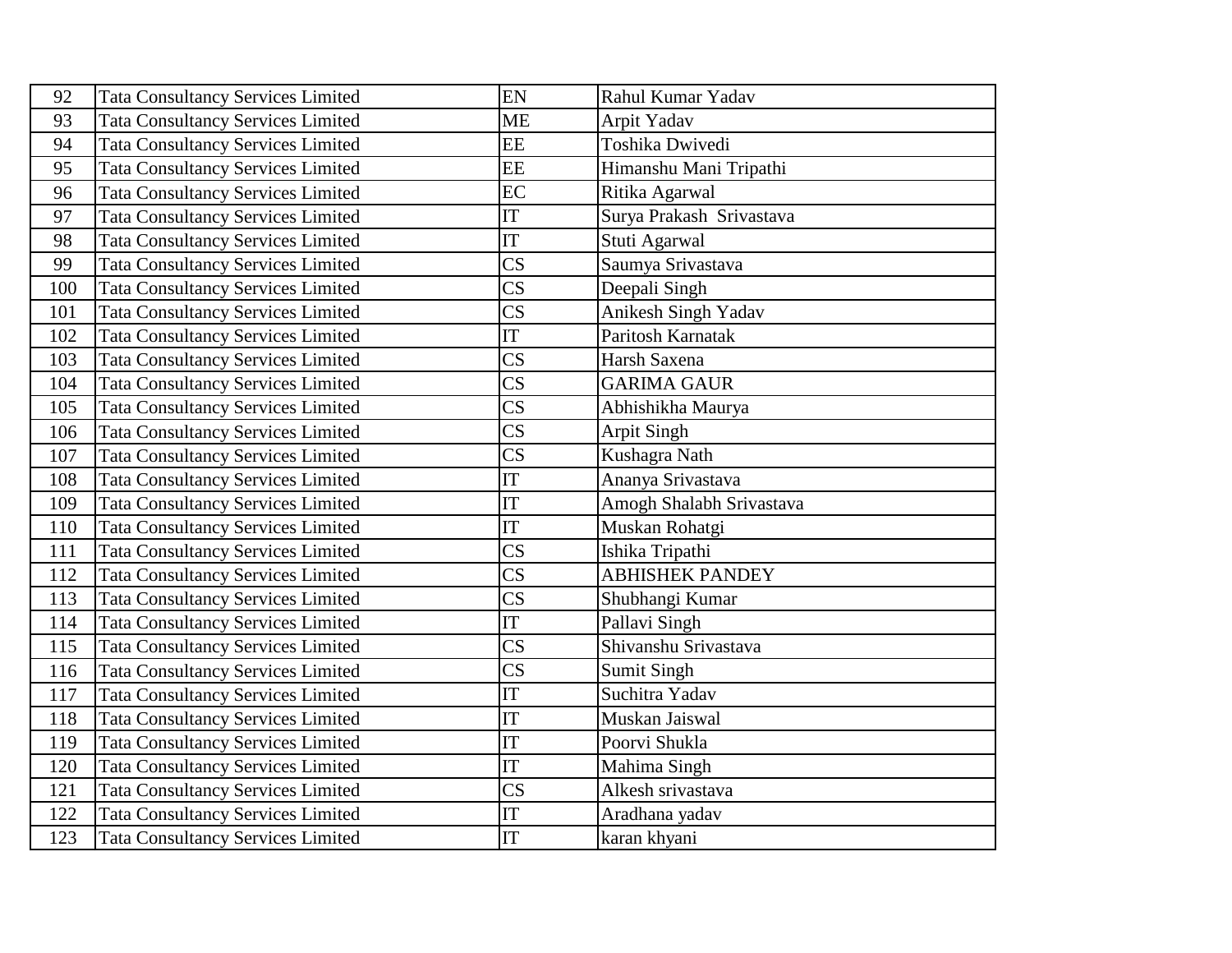| 124 | <b>Tata Consultancy Services Limited</b> | $\overline{\text{CS}}$ | <b>DEEPTI TIWARI</b>       |
|-----|------------------------------------------|------------------------|----------------------------|
| 125 | <b>Tata Consultancy Services Limited</b> | IT                     | Akershi                    |
| 126 | <b>Tata Consultancy Services Limited</b> | IT                     | <b>NIKHIL NISHAD</b>       |
| 127 | <b>Tata Consultancy Services Limited</b> | $\overline{\text{CS}}$ | Khushboo Srivastava        |
| 128 | <b>Tata Consultancy Services Limited</b> | IT                     | Mansi Gupta                |
| 129 | <b>Tata Consultancy Services Limited</b> | $\overline{\text{IT}}$ | Aradhya Singh              |
| 130 | <b>Tata Consultancy Services Limited</b> | $\overline{\text{CS}}$ | Rishabh Nigam              |
| 131 | <b>Tata Consultancy Services Limited</b> | $\overline{\text{CS}}$ | <b>Saurav Pandey</b>       |
| 132 | <b>Tata Consultancy Services Limited</b> | IT                     | Bhanu Bisht                |
| 133 | <b>Tata Consultancy Services Limited</b> | IT                     | <b>AYUSHI RATHORE</b>      |
| 134 | <b>Tata Consultancy Services Limited</b> | $\overline{\text{CS}}$ | Adwait Prakash Mishra      |
| 135 | <b>Tata Consultancy Services Limited</b> | $\overline{\text{CS}}$ | <b>Aditya Kumarr Singh</b> |
| 136 | <b>Tata Consultancy Services Limited</b> | <b>ME</b>              | Ayushi Mishra              |
| 137 | <b>Tata Consultancy Services Limited</b> | EC                     | Pranshu Kumar Singh        |
| 138 | <b>Tata Consultancy Services Limited</b> | EC                     | Ramsha Khan                |
| 139 | <b>Tata Consultancy Services Limited</b> | EC                     | Rashi                      |
| 140 | Daffodil Software                        | $\overline{\text{CS}}$ | <b>AKSHAY MISHRA</b>       |
| 141 | Daffodil Software                        | IT                     | Syed Mehdi Abbas           |
| 142 | Daffodil Software                        | IT                     | Paritosh Karnatak          |
| 143 | Daffodil Software                        | $\overline{\text{CS}}$ | Palak Srivastava           |
| 144 | Daffodil Software                        | IT                     | Poorvi Shukla              |
| 145 | Daffodil Software                        | $\overline{\text{CS}}$ | <b>Shreya Pandey</b>       |
| 146 | Daffodil Software                        | $\overline{\text{CS}}$ | Saumya Srivastava          |
| 147 | Daffodil Software                        | $\overline{\text{CS}}$ | Priyam johri               |
| 148 | Daffodil Software                        | <b>MCA</b>             | <b>ANUSHI AGARWAL</b>      |
| 149 | <b>SAP Labs</b>                          | $\overline{\text{CS}}$ | Abhishikha Maurya          |
| 150 | <b>SAP Labs</b>                          | $\overline{\text{CS}}$ | Palak Srivastava           |
| 151 | <b>SAP Labs</b>                          | $\overline{\text{CS}}$ | Saksham gupta              |
| 152 | <b>SAP Labs</b>                          | IT                     | Syed Mehdi Abbas           |
| 153 | <b>SAP Labs</b>                          | $\overline{\text{CS}}$ | Shubham Mishra             |
| 154 | Singsys                                  | <b>MCA</b>             | MAHIMA SRIVASTAVA          |
| 155 | Singsys                                  | <b>MCA</b>             | MITALI SRIVASTAVA          |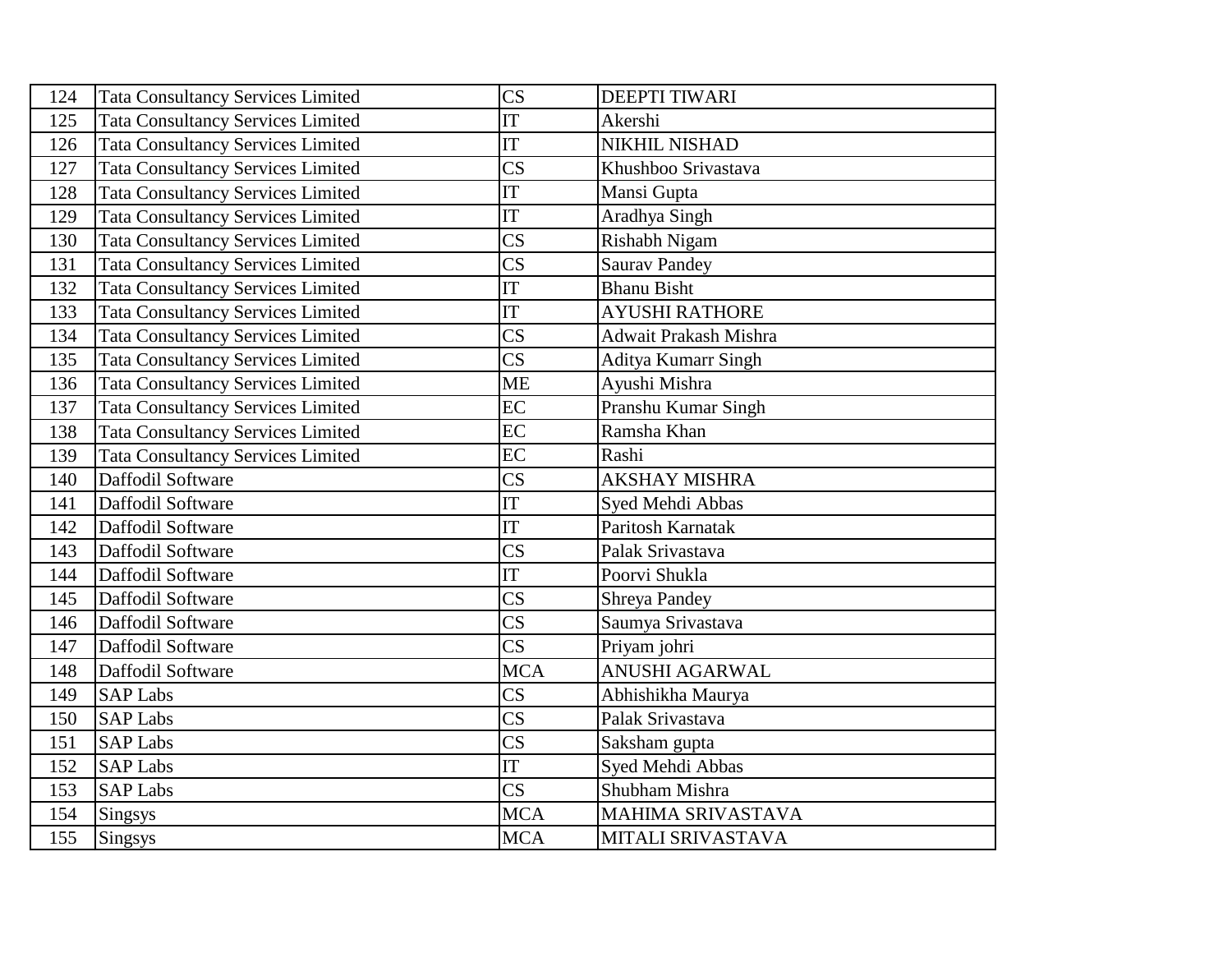| 156 | Nagarro                      | $\overline{\text{CS}}$ | Saumya Srivastava          |
|-----|------------------------------|------------------------|----------------------------|
| 157 | Nagarro                      | $\overline{\text{CS}}$ | Deepali Singh              |
| 158 | Nagarro                      | $\overline{\text{CS}}$ | <b>Anikesh Singh Yadav</b> |
| 159 | Nagarro                      | $\overline{\text{CS}}$ | Puja Arora                 |
| 160 | PIN CLICK                    | <b>MBA</b>             | Rishabh Rai                |
| 161 | <b>Hike Education</b>        | EC                     | Shantanu Singh             |
| 162 | NS Matrix Services Pvt. Ltd. | <b>MCA</b>             | <b>ARUN SINGH</b>          |
| 163 | NS Matrix Services Pvt. Ltd. | <b>MCA</b>             | <b>DIVYA CHAUHAN</b>       |
| 164 | NS Matrix Services Pvt. Ltd. | <b>MCA</b>             | <b>AKANKSHA TRIPATHI</b>   |
| 165 | NS Matrix Services Pvt. Ltd. | <b>MCA</b>             | SHRISTI JAISWAL            |
| 166 | NS Matrix Services Pvt. Ltd. | <b>MCA</b>             | RANJEET KUMAR GUPTA        |
| 167 | NS Matrix Services Pvt. Ltd. | <b>MCA</b>             | <b>AISHWARY GUPTA</b>      |
| 168 | NS Matrix Services Pvt. Ltd. | <b>MCA</b>             | SHREYA KANSAL              |
| 169 | NS Matrix Services Pvt. Ltd. | <b>MCA</b>             | PRABHAV SAXENA             |
| 170 | Paytm                        | CS                     | Saksham gupta              |
| 171 | Paytm                        | $\overline{\text{CS}}$ | Anikesh Singh Yadav        |
| 172 | Paytm                        | IT                     | Amogh Shalabh Srivastava   |
| 173 | Paytm                        | $\overline{\text{CS}}$ | Shivanshu Shivanshu        |
| 174 | Paytm                        | $\overline{\text{CS}}$ | <b>AKSHAY MISHRA</b>       |
| 175 | Paytm                        | CS                     | Shubhangi Kumar            |
| 176 | Paytm                        | IT                     | Paritosh Karnatak          |
| 177 | Paytm                        | IT                     | Shreyash Singh             |
| 178 | Paytm                        | CS                     | Rishabh Nigam              |
| 179 | Paytm                        | $\overline{\text{CS}}$ | Utkarsh Mishra             |
| 180 | Dudhi Industries pvt. Ltd.   | <b>CE</b>              | Ashutosh Verma             |
| 181 | Dudhi Industries pvt. Ltd.   | <b>CE</b>              | <b>Mohammad Faisal</b>     |
| 182 | Dudhi Industries pvt. Ltd.   | <b>CE</b>              | Ayush Awasthi              |
| 183 | <b>NovelVox</b>              | $\overline{\text{CS}}$ | Adwait Prakash Mishra      |
| 184 | <b>NovelVox</b>              | $\overline{\text{CS}}$ | Shubhangi Kumar            |
| 185 | <b>NovelVox</b>              | $\overline{\text{IT}}$ | Sumat Kumar Srivastava     |
| 186 | <b>NovelVox</b>              | IT                     | <b>Prashant Singh</b>      |
| 187 | <b>NovelVox</b>              | IT                     | <b>SRIYANSH</b>            |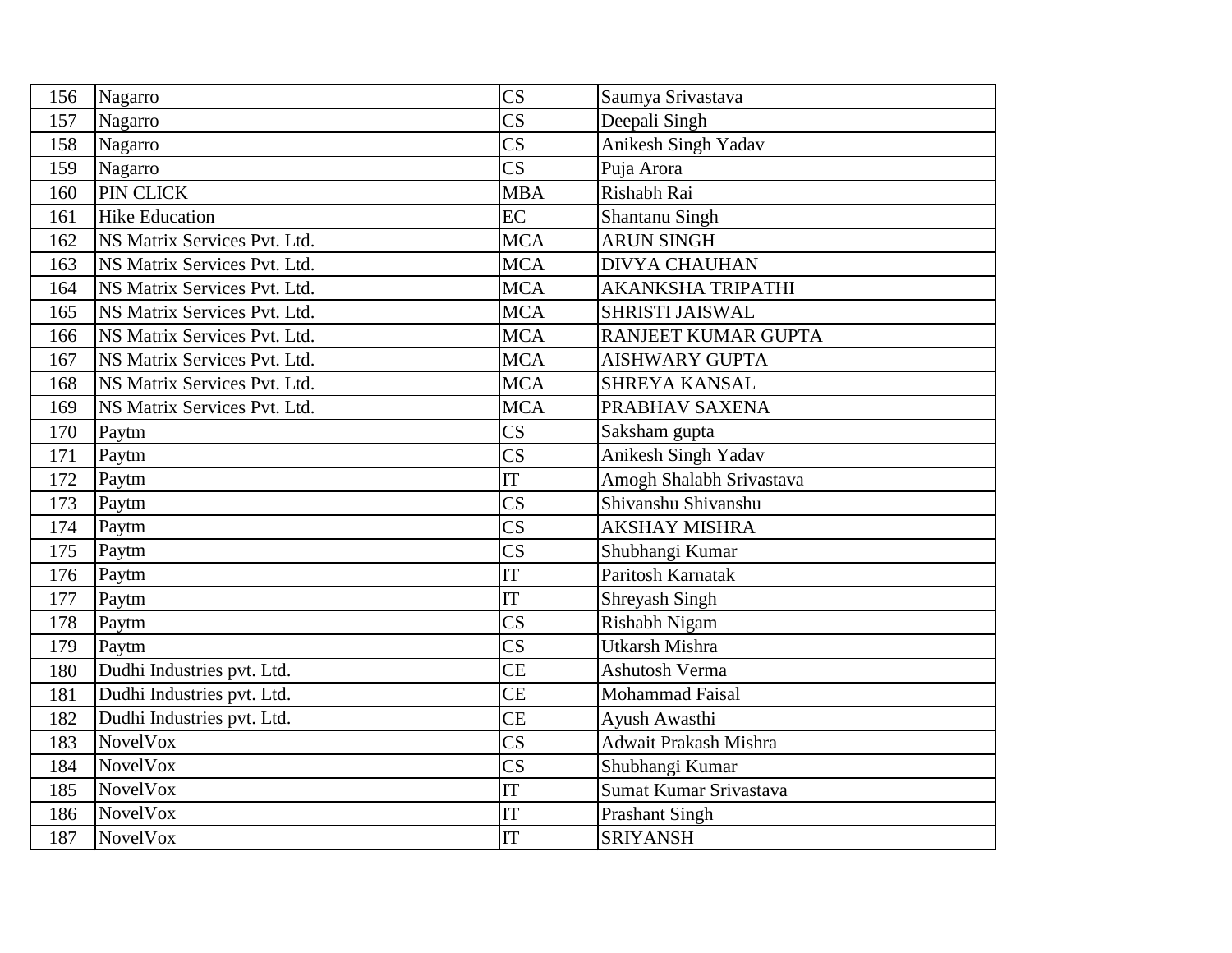| 188 | <b>Cloud Analogy</b>                       | EC                     | Nikhil Narayan lal          |
|-----|--------------------------------------------|------------------------|-----------------------------|
| 189 | <b>Cloud Analogy</b>                       | EC                     | Abhishek Kushwaha           |
| 190 | <b>Cloud Analogy</b>                       | EC                     | <b>Shariq Ahmed</b>         |
| 191 | <b>Cloud Analogy</b>                       | EC                     | Sapna Mishra                |
| 192 | <b>Cloud Analogy</b>                       | EC                     | Sukriti Shanker             |
| 193 | <b>Cloud Analogy</b>                       | $\overline{EC}$        | Ramsha Khan                 |
| 194 | <b>Cloud Analogy</b>                       | EC                     | Yash vikram singh           |
| 195 | <b>Cloud Analogy</b>                       | EC                     | Shreya Srivastava           |
| 196 | <b>Cloud Analogy</b>                       | EC                     | Rishabh Mishra              |
| 197 | <b>Cloud Analogy</b>                       | EC                     | Ritika Agarwal              |
| 198 | <b>Cloud Analogy</b>                       | EC                     | <b>DEEPANSHU SRIVASTAVA</b> |
| 199 | <b>Cloud Analogy</b>                       | IT                     | <b>Paritosh Karnatak</b>    |
| 200 | <b>Cloud Analogy</b>                       | IT                     | Surya Prakash Srivastava    |
| 201 | <b>Cloud Analogy</b>                       | IT                     | Ayush Gupta                 |
| 202 | <b>Cloud Analogy</b>                       | $\overline{\text{CS}}$ | Ishika Tripathi             |
| 203 | <b>Cloud Analogy</b>                       | IT                     | Akanksha                    |
| 204 | <b>Cloud Analogy</b>                       | <b>BCA</b>             | <b>SHUBHANGI DIXIT</b>      |
| 205 | <b>Cloud Analogy</b>                       | <b>MCA</b>             | <b>SHRISTI JAISWAL</b>      |
| 206 | Informatica                                | $\overline{\text{CS}}$ | Harsh Saxena                |
| 207 | Informatica                                | $\overline{\text{CS}}$ | Priyam johri                |
| 208 | Informatica                                | IT                     | Stuti Agarwal               |
| 209 | Informatica                                | $\overline{\text{CS}}$ | Saumya Srivastava           |
| 210 | <b>IPHS Technologies</b>                   | <b>MCA</b>             | <b>AISHWARY GUPTA</b>       |
| 211 | Akestech Infotech (P) Ltd                  | EC                     | Shrestha Swarnkar           |
| 212 | Akestech Infotech (P) Ltd                  | EC                     | Anushka Dikshit             |
| 213 | Akestech Infotech (P) Ltd                  | EC                     | Alka Singh                  |
| 214 | Akestech Infotech (P) Ltd                  | EC                     | Nishant Aditya              |
| 215 | Mr. Brown Bakery & Food Products Pvt. Ltd. | <b>MBA</b>             | CHANDRAMANI GAURAV          |
| 216 | Mr. Brown Bakery & Food Products Pvt. Ltd. | <b>MBA</b>             | <b>Balwant Singh</b>        |
| 217 | APCO Infratech Pvt. Ltd.                   | <b>CE</b>              | Hemant Kumar Srivastava     |
| 218 | APCO Infratech Pvt. Ltd.                   | <b>CE</b>              | Ayush Awasthi               |
| 219 | APCO Infratech Pvt. Ltd.                   | <b>CE</b>              | Anmol Mishra                |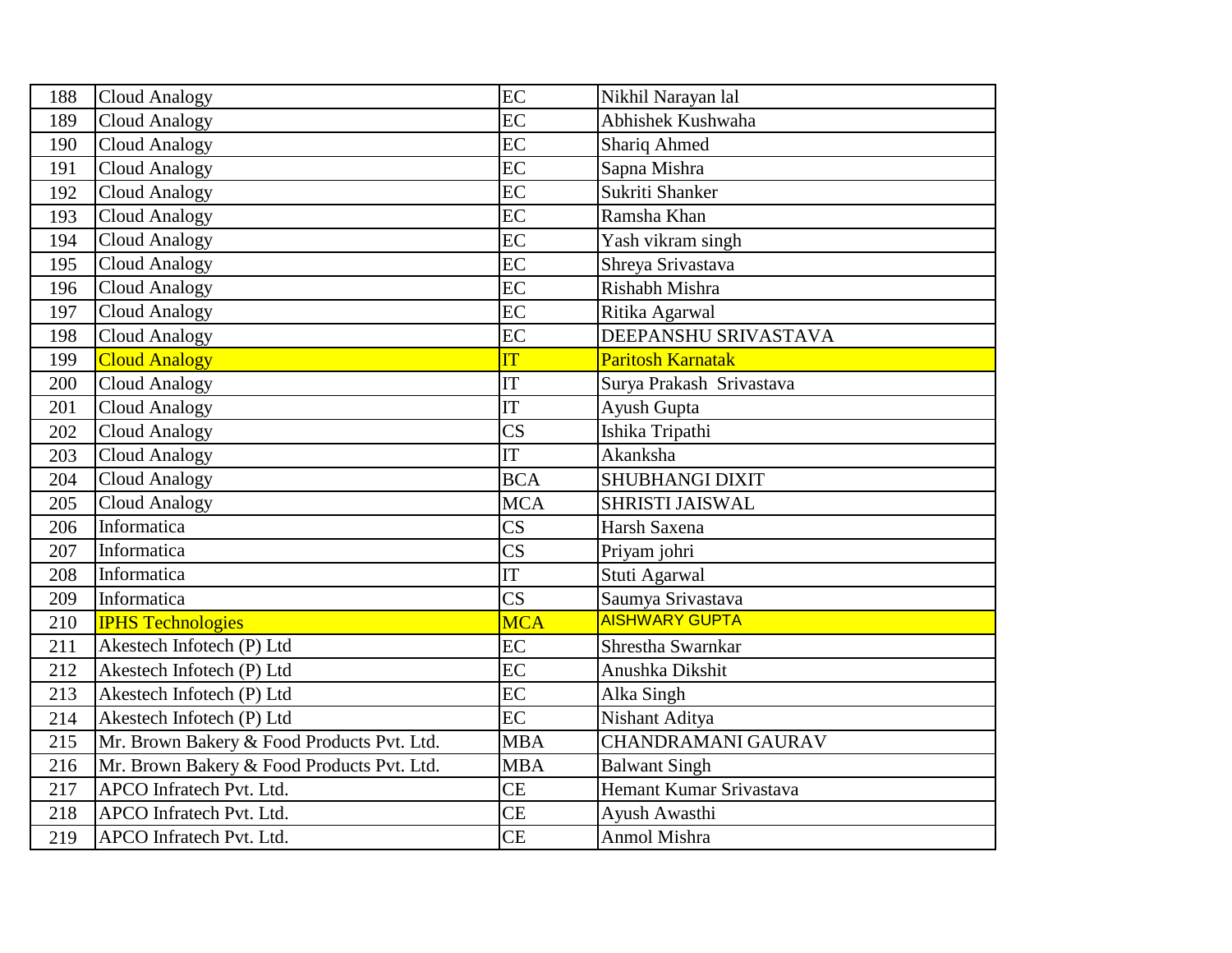| 220 | APCO Infratech Pvt. Ltd. | <b>CE</b>  | Rahul Yadav                |
|-----|--------------------------|------------|----------------------------|
| 221 | APCO Infratech Pvt. Ltd. | <b>CE</b>  | Aniket Maurya              |
| 222 | APCO Infratech Pvt. Ltd. | <b>ME</b>  | <b>Ankit Kumar Pandey</b>  |
| 223 | APCO Infratech Pvt. Ltd. | <b>ME</b>  | Arpit Yadav                |
| 224 | APCO Infratech Pvt. Ltd. | <b>ME</b>  | <b>MOHD YUSUF</b>          |
| 225 | APCO Infratech Pvt. Ltd. | <b>ME</b>  | Khagendra deep singh       |
| 226 | APCO Infratech Pvt. Ltd. | <b>ME</b>  | YASH BAJPAI                |
| 227 | Collabera                | <b>ME</b>  | Himanshu George            |
| 228 | Collabera                | <b>ME</b>  | Garima                     |
| 229 | Collabera                | <b>ME</b>  | <b>SHASHANK SHARMA</b>     |
| 230 | Collabera                | <b>ME</b>  | <b>Aditya Pratap Singh</b> |
| 231 | Collabera                | IT         | Rishabh                    |
| 232 | Collabera                | IT         | Utkarsh Ranjan Srivastav   |
| 233 | Collabera                | IT         | <b>Utkarsh Singh</b>       |
| 234 | Collabera                | EC         | Nikhil Narayan lal         |
| 235 | Collabera                | EC         | Ashruti Rai                |
| 236 | Collabera                | EC         | Anu Gautam                 |
| 237 | Collabera                | <b>BCA</b> | Humza Ahmed Siddiqui       |
| 238 | Collabera                | <b>BCA</b> | <b>Kartik Panchal</b>      |
| 239 | Collabera                | <b>BCA</b> | Sudhanshu Shukla           |
| 240 | Collabera                | <b>BCA</b> | Shreyansh Tripathi         |
| 241 | Collabera                | <b>BCA</b> | <b>SWARNIM SAMADDAR</b>    |
| 242 | Collabera                | <b>BCA</b> | <b>Aanchal Gupta</b>       |
| 243 | Collabera                | <b>BCA</b> | Hritika Saxena             |
| 244 | Collabera                | <b>BCA</b> | Ayushi Jain                |
| 245 | Collabera                | <b>BCA</b> | Tanya Bajpai               |
| 246 | Collabera                | <b>BCA</b> | Aryan Mishra               |
| 247 | Collabera                | <b>BCA</b> | Prasoon Shukla             |
| 248 | Collabera                | <b>BCA</b> | Prakhar Bajpai             |
| 249 | Collabera                | <b>BCA</b> | Ansh Rastogi               |
| 250 | Collabera                | <b>BCA</b> | Akanksha Singh             |
| 251 | Collabera                | <b>BCA</b> | SHUBHANGI DIXIT            |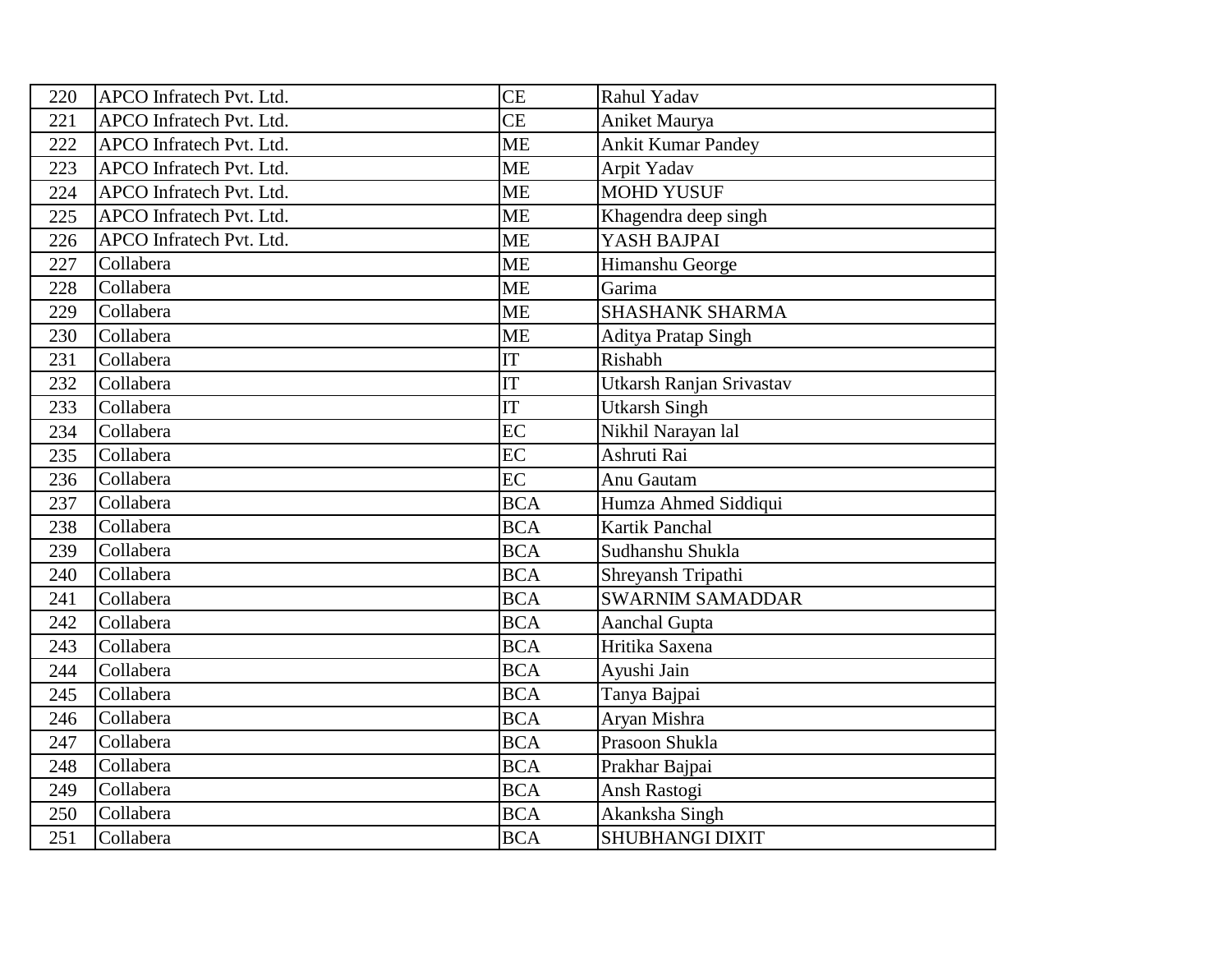| 252 | <b>VVDN</b> Technologies | EE         | Pallavi Rai         |
|-----|--------------------------|------------|---------------------|
| 253 | <b>VVDN</b> Technologies | EE         | Pradeep Kumar       |
| 254 | <b>VVDN</b> Technologies | EC         | Aparmit dubey       |
| 255 | <b>VVDN</b> Technologies | EC         | Ashruti Rai         |
| 256 | <b>Royal Enfield</b>     | <b>BBA</b> | Vaishnavi Trivedi   |
| 257 | <b>Royal Enfield</b>     | <b>BBA</b> | Simran Bhardwaj     |
| 258 | <b>Royal Enfield</b>     | <b>BBA</b> | Vinay Kumar Dwivedi |
| 259 | <b>Royal Enfield</b>     | <b>BBA</b> | Prerna Bora         |
| 260 | <b>Royal Enfield</b>     | <b>BBA</b> | Priyanshika Sinha   |
| 261 | <b>Royal Enfield</b>     | <b>BBA</b> | Shivangi Srivastava |
| 262 | <b>Royal Enfield</b>     | <b>BBA</b> | Yashika Verma       |
| 263 | <b>Royal Enfield</b>     | <b>BBA</b> | Shikha              |
| 264 | <b>Royal Enfield</b>     | <b>BBA</b> | Astha Sharma        |
| 265 | <b>Royal Enfield</b>     | <b>BBA</b> | <b>Astha Singh</b>  |
| 266 | <b>Royal Enfield</b>     | <b>MBA</b> | Vipin               |
| 267 | <b>Royal Enfield</b>     | <b>MBA</b> | Reena pandey        |
| 268 | <b>Royal Enfield</b>     | <b>MBA</b> | Amrita Srivastava   |
| 269 | <b>Royal Enfield</b>     | <b>MBA</b> | Sonu yadav          |
| 270 | Royal Enfield            | <b>ME</b>  | Vishal singh        |
| 271 | Royal Enfield            | <b>ME</b>  | Shivansh            |
| 272 | Royal Enfield            | <b>ME</b>  | Vineet kumar tiwari |
| 273 | Royal Enfield            | <b>ME</b>  | Akhilesh Kumar      |
| 274 | Royal Enfield            | <b>ME</b>  | Nimisha Bajpai      |
| 275 | Royal Enfield            | <b>ME</b>  | Dhananjay singh     |
| 276 | Royal Enfield            | <b>ME</b>  | Saurabh shukla      |
| 277 | Royal Enfield            | <b>ME</b>  | Raviprakash yadav   |
| 278 | Royal Enfield            | <b>ME</b>  | Ranjana goswami     |
| 279 | Royal Enfield            | <b>ME</b>  | Avaneesh pandey     |
| 280 | Royal Enfield            | <b>ME</b>  | <b>Vishal Gupta</b> |
| 281 | Royal Enfield            | <b>ME</b>  | Rohit upadhyay      |
| 282 | Royal Enfield            | <b>ME</b>  | Nitish Sharma       |
| 283 | Royal Enfield            | EE         | Alok Srivastava     |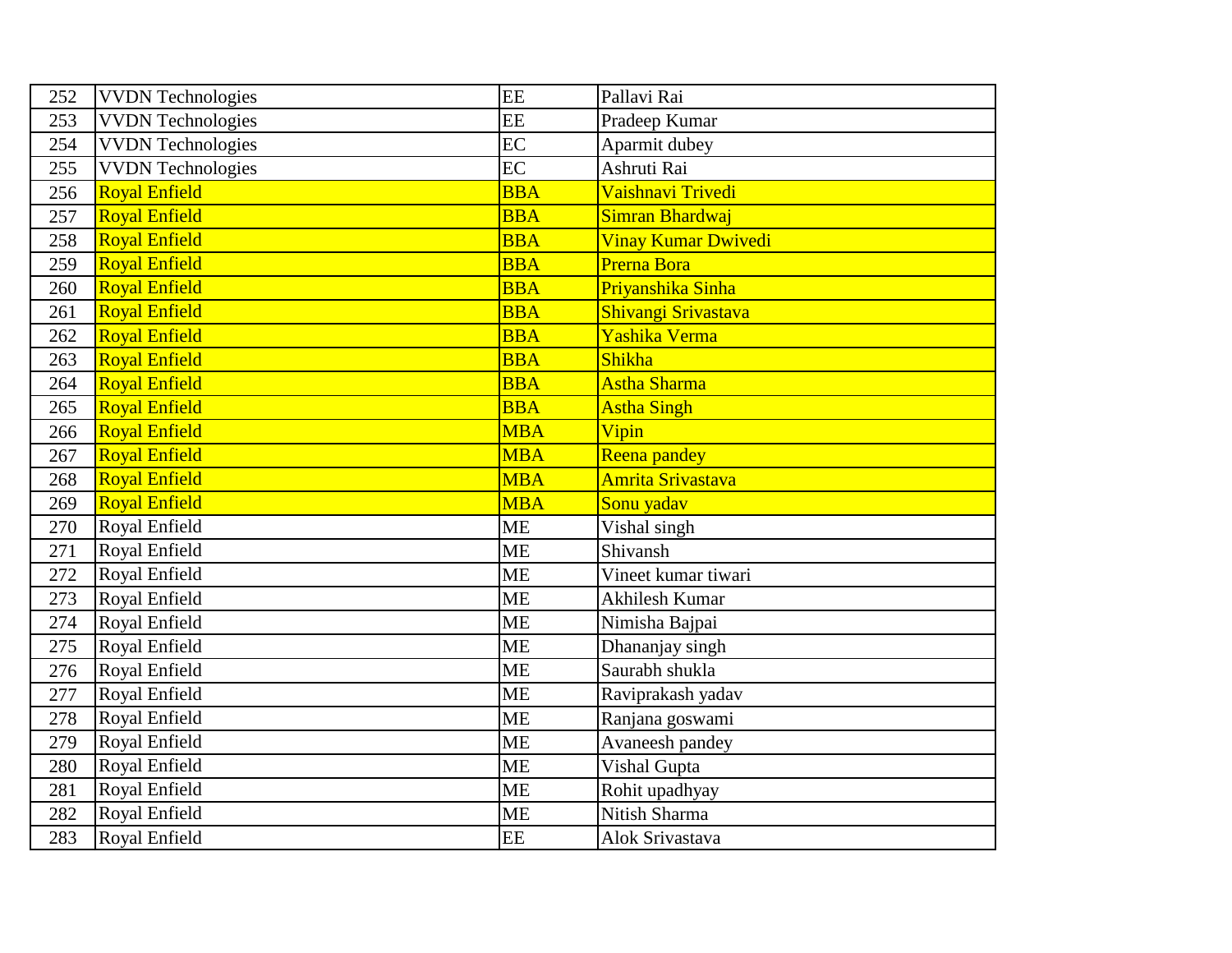| 284 | Royal Enfield                           | EE                     | <b>ARPIT DEV PANDEY</b> |
|-----|-----------------------------------------|------------------------|-------------------------|
| 285 | Royal Enfield                           | EE                     | Riya agarwal            |
| 286 | Royal Enfield                           | EE                     | <b>ABHAY SHUKLA</b>     |
| 287 | Royal Enfield                           | EC                     | Ashruti Rai             |
| 288 | Russell Technologies Pvt. Ltd.          | <b>ME</b>              | Nimisha Bajpai          |
| 289 | <b>VBeyond Corporation</b>              | EC                     | Amina hashim            |
| 290 | <b>VBeyond Corporation</b>              | $\overline{\text{CS}}$ | PURVI SRIVASTAVA        |
| 291 | CEDCOSS Technologies Pvt Ltd            | $\overline{\text{CS}}$ | <b>Akash Rawat</b>      |
| 292 | CEDCOSS Technologies Pvt Ltd            | IT                     | <b>Navneet Singh</b>    |
| 293 | Coforge Limited (NIIT Technologies Ltd) | $\overline{\text{CS}}$ | <b>Utkarsh Kumar</b>    |
| 294 | Coforge Limited (NIIT Technologies Ltd) | $\overline{\text{CS}}$ | <b>Aditi Pandey</b>     |
| 295 | Coforge Limited (NIIT Technologies Ltd) | $\overline{\text{CS}}$ | Varun singh             |
| 296 | Coforge Limited (NIIT Technologies Ltd) | $\overline{\text{CS}}$ | Kavya Khare             |
| 297 | Coforge Limited (NIIT Technologies Ltd) | $\overline{\text{CS}}$ | Divyansh pandey         |
| 298 | Coforge Limited (NIIT Technologies Ltd) | $\overline{\text{CS}}$ | Nikhil lalwani          |
| 299 | Coforge Limited (NIIT Technologies Ltd) | $\overline{\text{CS}}$ | Anu Sharma              |
| 300 | Coforge Limited (NIIT Technologies Ltd) | EC                     | Rahul Gupta             |
| 301 | Coforge Limited (NIIT Technologies Ltd) | EC                     | Shreya Srivastava       |
| 302 | Coforge Limited (NIIT Technologies Ltd) | IT                     | Shruti Srivastava       |
| 303 | Coforge Limited (NIIT Technologies Ltd) | IT                     | Shubhi Srivastava       |
| 304 | Coforge Limited (NIIT Technologies Ltd) | IT                     | Akanksha                |
| 305 | Coforge Limited (NIIT Technologies Ltd) | IT                     | Shatakshi Saxena        |
| 306 | Coforge Limited (NIIT Technologies Ltd) | IT                     | Navya Srivastava        |
| 307 | Coforge Limited (NIIT Technologies Ltd) | $\overline{\text{CS}}$ | Deepanshi Srivastava    |
| 308 | Coforge Limited (NIIT Technologies Ltd) | $\overline{\text{CS}}$ | Vani Agarwal            |
| 309 | Coforge Limited (NIIT Technologies Ltd) | $\overline{\text{CS}}$ | Vivek Nigam             |
| 310 | Coforge Limited (NIIT Technologies Ltd) | $\overline{\text{CS}}$ | Aditya Singh Kanyal     |
| 311 | Coforge Limited (NIIT Technologies Ltd) | $\overline{\text{CS}}$ | Harsh Tiwari            |
| 312 | Coforge Limited (NIIT Technologies Ltd) | EC                     | Disha Singh             |
| 313 | Coforge Limited (NIIT Technologies Ltd) | EC                     | Alka Singh              |
| 314 | Coforge Limited (NIIT Technologies Ltd) | IT                     | Swarnima jain           |
| 315 | Coforge Limited (NIIT Technologies Ltd) | IT                     | Shikha Tiwari           |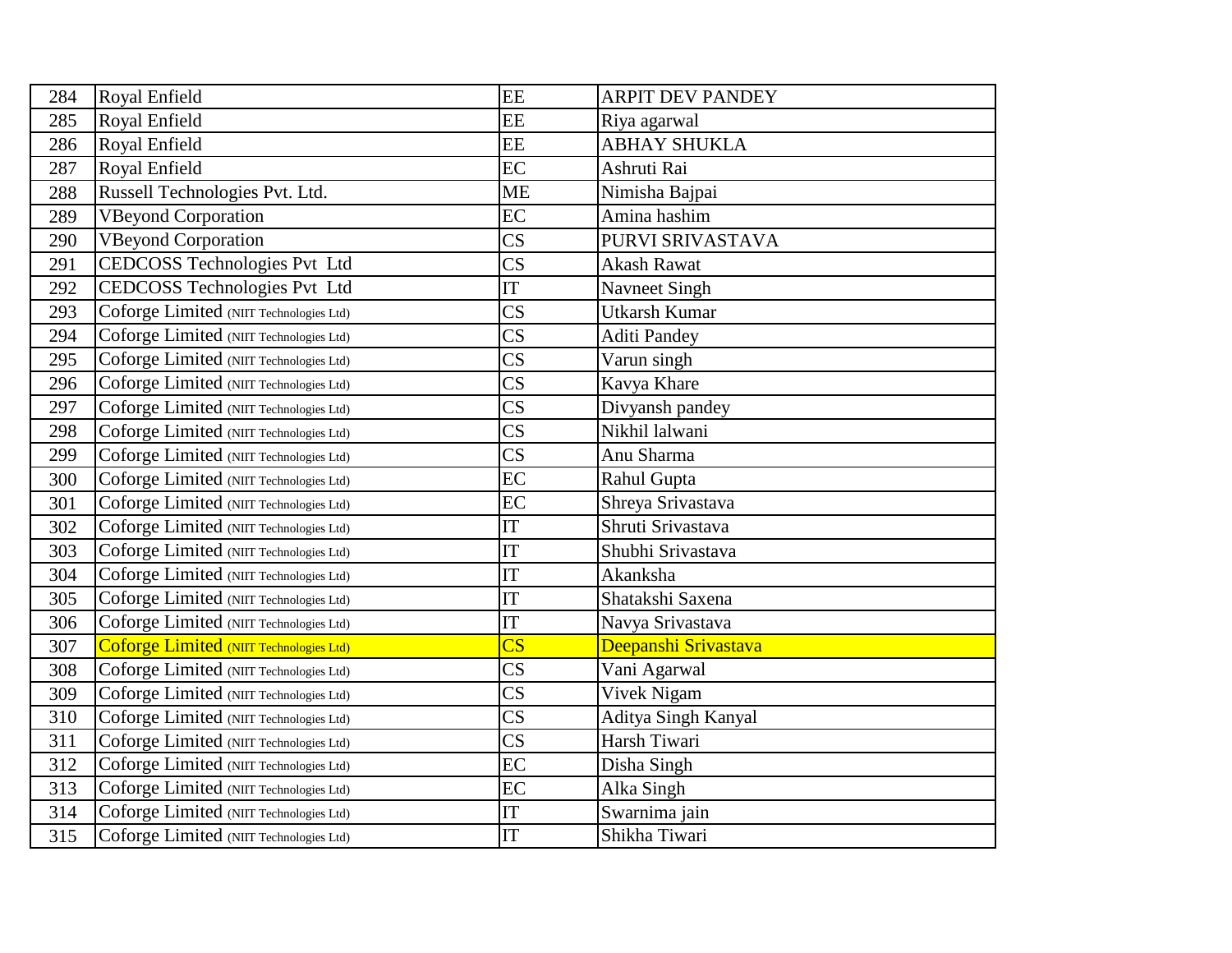| 316 | Coforge Limited (NIIT Technologies Ltd) | <b>IT</b>              | Ankita Patwal             |
|-----|-----------------------------------------|------------------------|---------------------------|
| 317 | Coforge Limited (NIIT Technologies Ltd) | $\overline{\text{CS}}$ | <b>VAIBHAV SINGH</b>      |
| 318 | Collabera                               | $\overline{\text{CS}}$ | <b>Utkarsh Kumar</b>      |
| 319 | Collabera                               | $\overline{\text{CS}}$ | Vivek Nigam               |
| 320 | Collabera                               | $\overline{\text{CS}}$ | <b>Rishabh Singh</b>      |
| 321 | Collabera                               | $\overline{\text{CS}}$ | Deepanshi Srivastava      |
| 322 | Collabera                               | $\overline{\text{IT}}$ | Shubhi Srivastava         |
| 323 | Collabera                               | IT                     | Shruti Srivastava         |
| 324 | Collabera                               | IT                     | Manan Awasthi             |
| 325 | Collabera                               | IT                     | Ritik rajput              |
| 326 | Collabera                               | IT                     | Alpana Srivastav          |
| 327 | Collabera                               | IT                     | Sahil Hasib               |
| 328 | Collabera                               | IT                     | <b>Shekhar Singh</b>      |
| 329 | Collabera                               | EC                     | Rishabh Mishra            |
| 330 | Collabera                               | EC                     | Shivani jha               |
| 331 | Collabera                               | EC                     | Anushka Dikshit           |
|     |                                         |                        |                           |
| 332 | Collabera                               | EC                     | Sugandh                   |
| 333 | Collabera                               | $\overline{EC}$        | ABHISHEK KUMAR MISHRA     |
| 334 | Collabera                               | EE                     | <b>ADITYA KUMAR</b>       |
| 335 | Collabera                               | <b>CE</b>              | Aditya Gupta              |
| 336 | Collabera                               | <b>CE</b>              | Mohd Shahrukh             |
| 337 | Collabera                               | <b>CE</b>              | Naved Ahmad               |
| 338 | Collabera                               | <b>CE</b>              | Md Bakhtiyar              |
| 339 | Collabera                               | <b>ME</b>              | <b>Gaurav Kumar Singh</b> |
| 340 | Collabera                               | <b>ME</b>              | Ativya Deepkumar Gupta    |
| 341 | Collabera                               | <b>ME</b>              | <b>ASHUTOSH SINGH</b>     |
| 342 | Collabera                               | <b>ME</b>              | Swapnil pandey            |
| 343 | Collabera                               | <b>ME</b>              | Satyam Gupta              |
| 344 | Collabera                               | <b>ME</b>              | Harsh agarwal             |
| 345 | Collabera                               | <b>ME</b>              | Saurabh Mishra            |
| 346 | Collabera                               | <b>ME</b>              | Shivansh jaiswal          |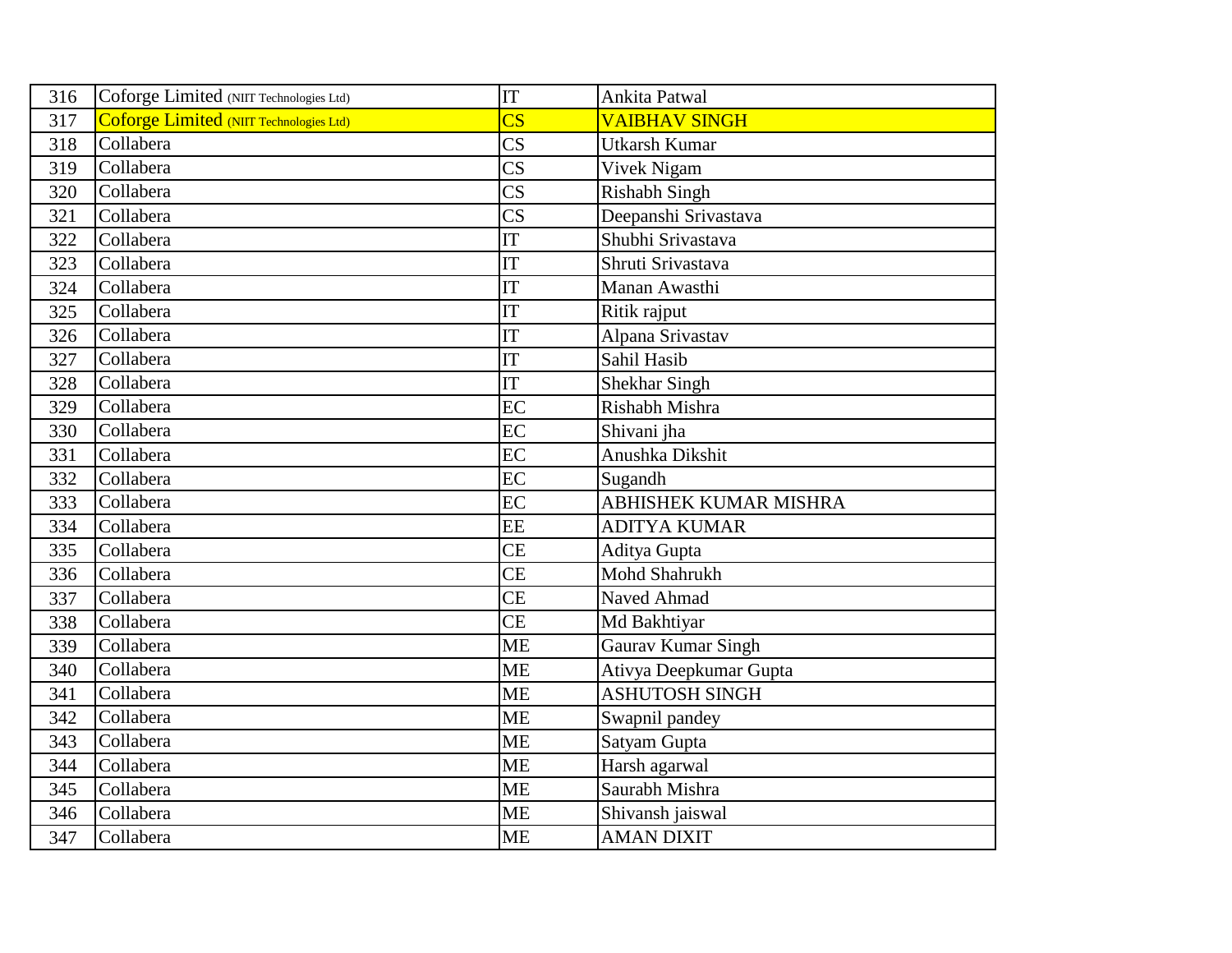| 348 | Collabera                                      | <b>ME</b>  | <b>MOHD YUSUF</b>         |
|-----|------------------------------------------------|------------|---------------------------|
| 349 | Collabera                                      | <b>ME</b>  | Sandeep Kumar Yadav       |
| 350 | Collabera                                      | <b>ME</b>  | Rajat Jaiswal             |
| 351 | Collabera                                      | <b>BCA</b> | Anusha Srivastava         |
| 352 | Collabera                                      | <b>BCA</b> | Shobhit Gupta             |
| 353 | Collabera                                      | <b>BCA</b> | Muskan Bansal             |
| 354 | Collabera                                      | <b>BCA</b> | <b>Arunoday Singh</b>     |
| 355 | Collabera                                      | <b>BCA</b> | Akriti Srivastava         |
| 356 | Collabera                                      | <b>BCA</b> | Shivansh Sharma           |
| 357 | <b>ICICI Prudential Life Insurance Company</b> | <b>MBA</b> | Anamika Singh             |
| 358 | <b>ICICI Prudential Life Insurance Company</b> | <b>MBA</b> | <b>Animesh Pandey</b>     |
| 359 | <b>ICICI Prudential Life Insurance Company</b> | <b>MBA</b> | Luv Kumar Yadav           |
| 360 | <b>ICICI Prudential Life Insurance Company</b> | <b>MBA</b> | Rajan Gupta               |
| 361 | <b>ICICI Prudential Life Insurance Company</b> | <b>MBA</b> | Reena pandey              |
| 362 | <b>ICICI Prudential Life Insurance Company</b> | <b>MBA</b> | Shivam mishra             |
| 363 | <b>ICICI Prudential Life Insurance Company</b> | <b>MBA</b> | Shreya Dwivedi            |
| 364 | <b>ICICI Prudential Life Insurance Company</b> | <b>MBA</b> | <b>Sonal Dubey</b>        |
| 365 | <b>ICICI</b> Prudential Life Insurance Company | <b>MBA</b> | Vaishnavi mishra          |
| 366 | <b>GVK EMRI</b>                                | <b>ME</b>  | Manish sharma             |
| 367 | <b>GVK EMRI</b>                                | <b>ME</b>  | Manoj Kumar Dubey         |
| 368 | <b>GVK EMRI</b>                                | <b>ME</b>  | Abhishek Vishwakarma      |
| 369 | <b>GVK EMRI</b>                                | <b>ME</b>  | Himanshu Chaudhary        |
| 370 | <b>GVK EMRI</b>                                | <b>ME</b>  | <b>Arvind Kumar Gupta</b> |
| 371 | <b>GVK EMRI</b>                                | <b>ME</b>  | Avaneesh pandey           |
| 372 | <b>GVK EMRI</b>                                | <b>ME</b>  | <b>ANIKET YADAV</b>       |
| 373 | <b>GVK EMRI</b>                                | <b>ME</b>  | Saurabh shukla            |
| 374 | <b>GVK EMRI</b>                                | <b>ME</b>  | <b>SHASHANK SHARMA</b>    |
| 375 | <b>GVK EMRI</b>                                | EE         | Priyanshu Rai             |
| 376 | <b>GVK EMRI</b>                                | EE         | Dhananjay Singh           |
| 377 | <b>GVK EMRI</b>                                | EE         | Prakhar singh             |
| 378 | <b>GVK EMRI</b>                                | <b>ME</b>  | Gaurav Kumar Singh        |
| 379 | <b>GVK EMRI</b>                                | <b>ME</b>  | Vineet Singh              |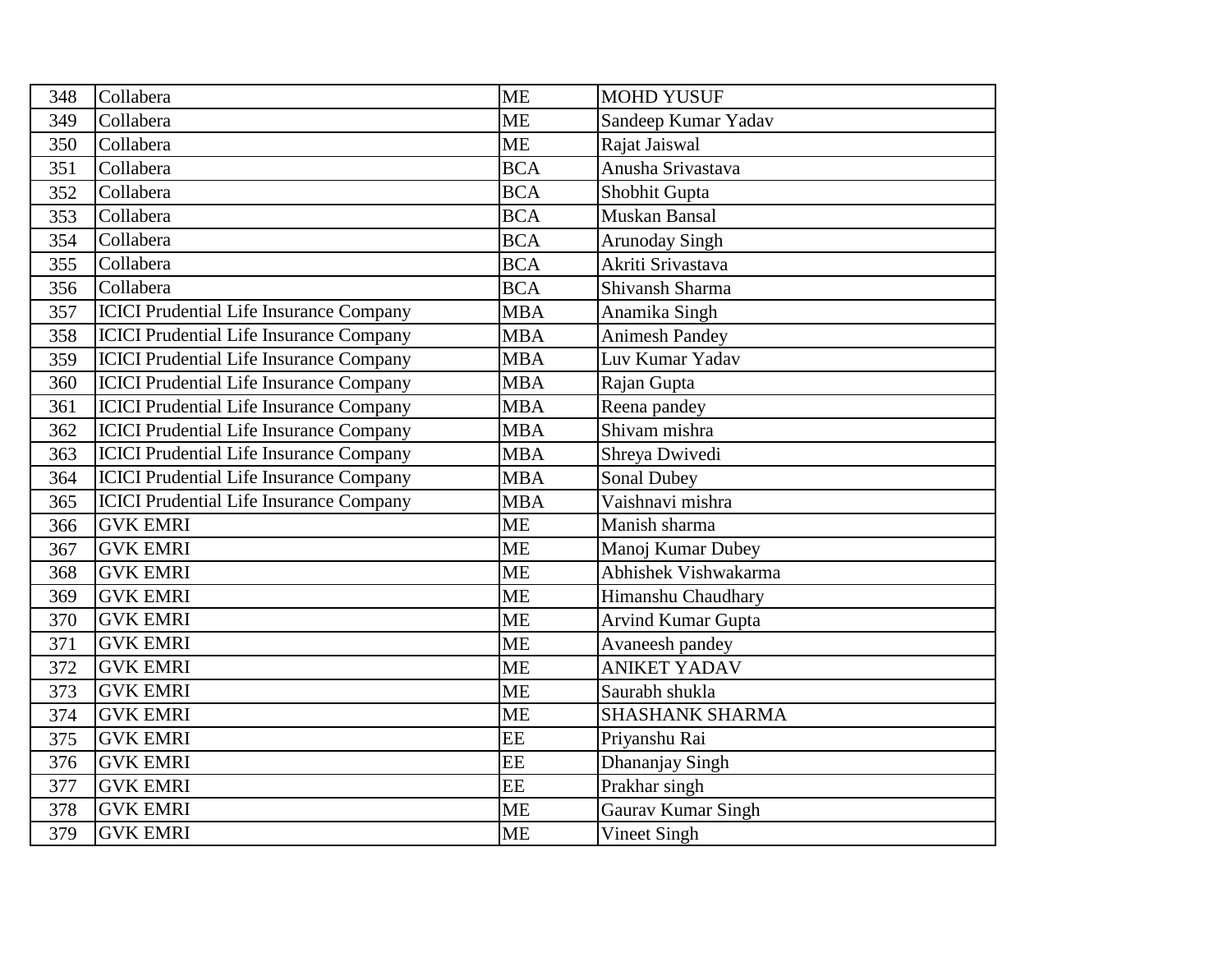| 380 | <b>GVK EMRI</b>              | <b>ME</b>              | Vineet kumar tiwari        |
|-----|------------------------------|------------------------|----------------------------|
| 381 | <b>GVK EMRI</b>              | <b>ME</b>              | <b>Aditya Pratap Singh</b> |
| 382 | Gainsight Software Pvt. Ltd. | $\overline{\text{CS}}$ | Deepali Singh              |
| 383 | Gainsight Software Pvt. Ltd. | IT                     | Surya Prakash Srivastava   |
| 384 | Certybox                     | EC                     | Disha Singh                |
| 385 | Certybox                     | EE                     | Mohd maroof                |
| 386 | Certybox                     | <b>ME</b>              | <b>ANURAG KUMAR</b>        |
| 387 | Certybox                     | <b>ME</b>              | Aditya Pratap Singh        |
| 388 | Svayam Infoware Pvt. Ltd.    | $\overline{\text{CS}}$ | Shubham Tiwari             |
| 389 | Svayam Infoware Pvt. Ltd.    | $\overline{\text{CS}}$ | Vivek Nigam                |
| 390 | Svayam Infoware Pvt. Ltd.    | IT                     | Dimple                     |
| 391 | Svayam Infoware Pvt. Ltd.    | IT                     | Vaibhav Pandey             |
| 392 | Svayam Infoware Pvt. Ltd.    | IT                     | <b>ANAMIKA SINGH</b>       |
| 393 | Svayam Infoware Pvt. Ltd.    | IT                     | Kshitija singh             |
| 394 | Svayam Infoware Pvt. Ltd.    | IT                     | <b>Astha Pandey</b>        |
| 395 | Svayam Infoware Pvt. Ltd.    | <b>MCA</b>             | <b>AISHWARY GUPTA</b>      |
| 396 | <b>SRDT</b>                  | $\overline{\text{CS}}$ | Vivek Nigam                |
| 397 | Hexaware                     | <b>BCA</b>             | Humza Ahmed Siddiqui       |
| 398 | <b>IDFC</b> First Bank       | <b>MBA</b>             | Shreya Dwivedi             |
| 399 | <b>IDFC First Bank</b>       | <b>MBA</b>             | <b>Balwant Singh</b>       |
| 400 | Kotak Life Insurance         | <b>MBA</b>             | <b>SHIVANI SINGH</b>       |
| 401 | Kotak Life Insurance         | <b>MBA</b>             | Vidhi Misra                |
| 402 | Kotak Life Insurance         | <b>MBA</b>             | Ayushi                     |
| 403 | Triveni Almirah Pvt. Ltd.    | <b>MBA</b>             | Abhay Mishra               |
| 404 | Triveni Almirah Pvt. Ltd.    | <b>MBA</b>             | Arpit Srivastava           |
| 405 | <b>Morris Garages</b>        | <b>ME</b>              | Harshit Srivastava         |
| 406 | <b>HCL Technologies</b>      | $\overline{\text{CS}}$ | Swati Vernwal              |
| 407 | <b>HCL Technologies</b>      | $\overline{\text{CS}}$ | Ashutosh Mishra            |
| 408 | <b>HCL Technologies</b>      | IT                     | <b>ANAMIKA SINGH</b>       |
| 409 | <b>HCL Technologies</b>      | $\overline{\text{IT}}$ | Alpana Srivastav           |
| 410 | <b>HCL Technologies</b>      | IT                     | Aditya Raghuvanshi         |
| 411 | <b>HCL Technologies</b>      | IT                     | Abhishek chaudhary         |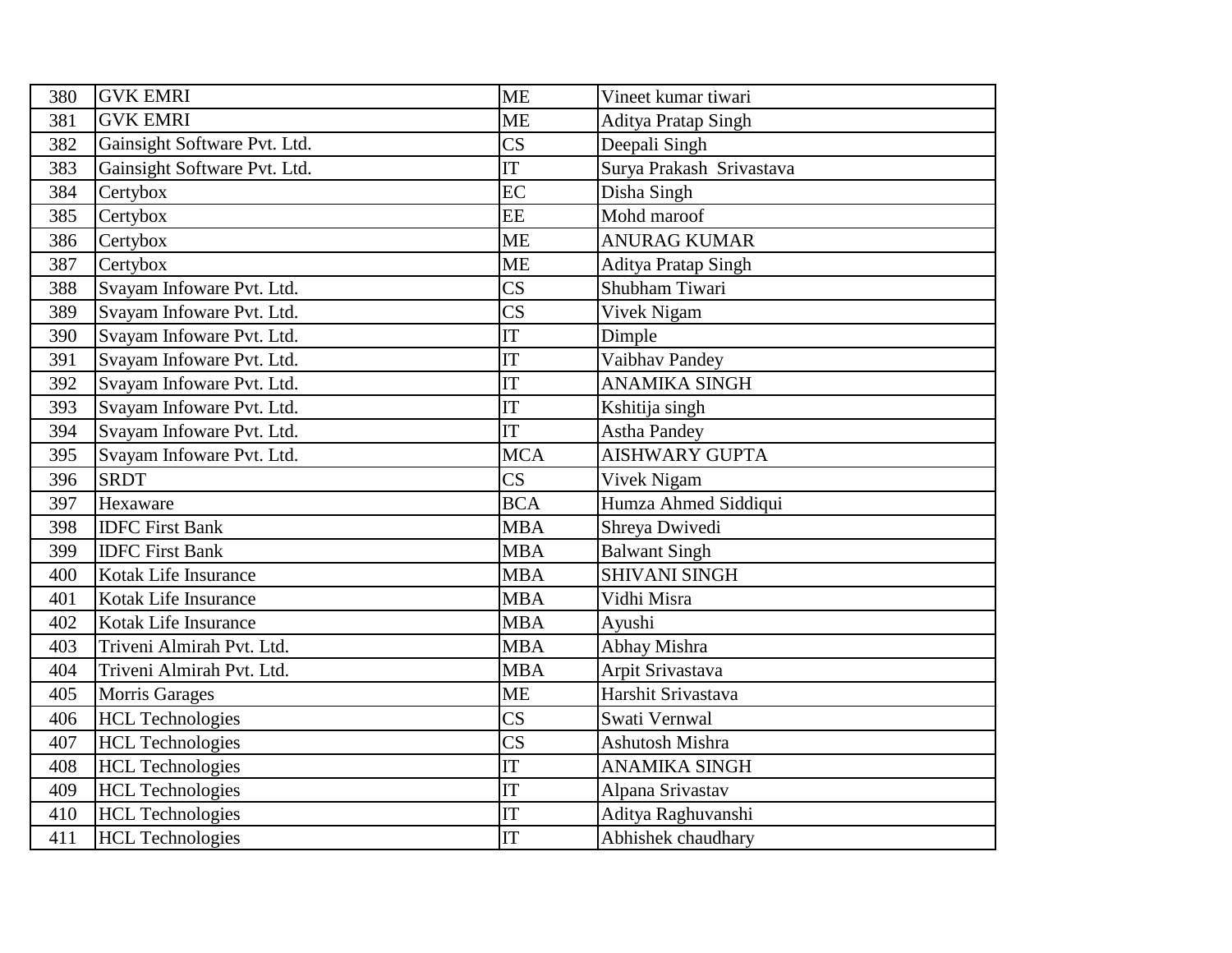| 412 | <b>HCL Technologies</b>                        | IT                     | Shaurya Srivastava         |
|-----|------------------------------------------------|------------------------|----------------------------|
| 413 | <b>HCL Technologies</b>                        | EC                     | <b>ANUJ PRATAP SINGH</b>   |
| 414 | <b>HCL Technologies</b>                        | EC                     | Monika                     |
| 415 | <b>HCL Technologies</b>                        | EC                     | <b>Ashutosh Srivastava</b> |
| 416 | <b>HCL Technologies</b>                        | EC                     | Vishala Singh              |
| 417 | <b>HCL Technologies</b>                        | EC                     | Ashruti Rai                |
| 418 | <b>HCL Technologies</b>                        | EC                     | Disha Singh                |
| 419 | <b>HCL Technologies</b>                        | EC                     | <b>Abhishek Pandey</b>     |
| 420 | <b>HCL Technologies</b>                        | EE                     | Akashdeep verma            |
| 421 | <b>HCL Technologies</b>                        | EE                     | Anurag sagar               |
| 422 | <b>HCL</b> Technologies                        | EE                     | <b>ABHAY SHUKLA</b>        |
| 423 | <b>HCL Technologies</b>                        | EE                     | Shweta Panika              |
| 424 | <b>HCL Technologies</b>                        | EE                     | Prakhar singh              |
| 425 | <b>HCL Technologies</b>                        | EE                     | <b>SAURABH SINGH</b>       |
| 426 | <b>HCL Technologies</b>                        | EE                     | <b>ALOKIK GUPTA</b>        |
| 427 | <b>HCL Technologies</b>                        | <b>ME</b>              | Shobhit Mukherjee          |
| 428 | <b>HCL Technologies</b>                        | <b>ME</b>              | Vineet kumar tiwari        |
| 429 | <b>HCL Technologies</b>                        | IT                     | <b>Abhinitee Singh</b>     |
| 430 | Anglo Eastern                                  | <b>ME</b>              | Daniya Ahmed               |
| 431 | Anglo Eastern                                  | <b>ME</b>              | Khagendra deep singh       |
| 432 | Anglo Eastern                                  | <b>ME</b>              | PIYUSH SINGH               |
| 433 | Anglo Eastern                                  | <b>ME</b>              | Swapnil pandey             |
| 434 | Mobiloitte                                     | $\overline{\text{CS}}$ | Vani Agarwal               |
| 435 | SmartBrains Engineers & Technologies Pvt. Ltd. | IT                     | Abhishek chaudhary         |
| 436 | <b>MSwipe Technologies</b>                     | <b>MBA</b>             | Shivam mishra              |
| 437 | <b>MSwipe Technologies</b>                     | <b>MBA</b>             | Vipin                      |
| 438 | <b>MSwipe Technologies</b>                     | <b>MBA</b>             | <b>ANURAG PANDEY</b>       |
| 439 | <b>MSwipe Technologies</b>                     | <b>MBA</b>             | DEVANSH PRATAP SINGH       |
| 440 | ThoughtWorks                                   | $\overline{\text{CS}}$ | <b>DEEPTI TIWARI</b>       |
| 441 | <b>SHUBHMOBI TECH</b>                          | $\overline{\text{CS}}$ | Shivangi Singh             |
| 442 | Mountblue Technologies                         | $\overline{\text{CS}}$ | Anikesh Singh Yadav        |
| 443 | Chegg India Pvt. Ltd.                          | $\overline{\text{CS}}$ | Rishabh Nigam              |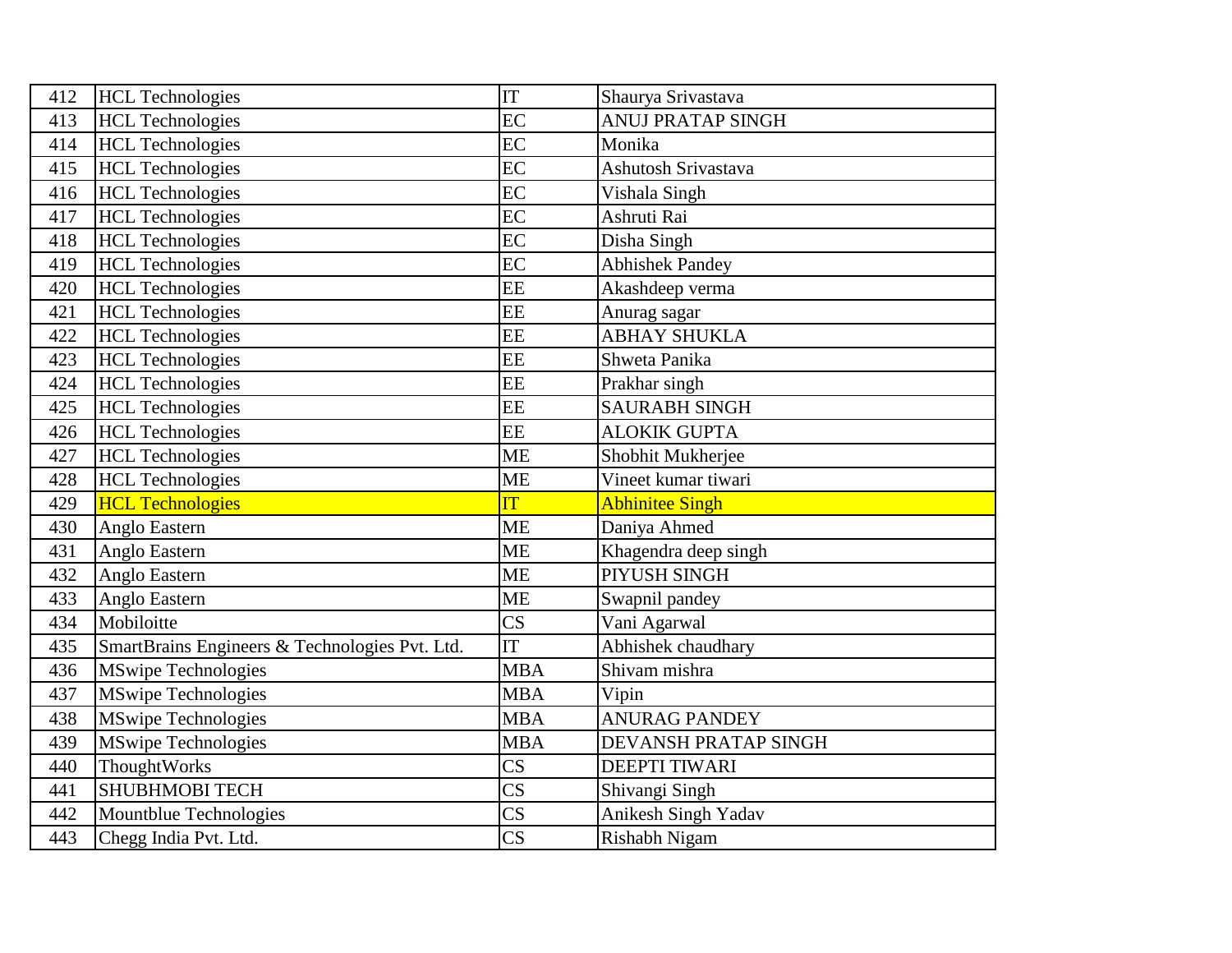| 444 | Managineers Educational Services India (P) Ltd. | $\overline{\text{CS}}$ | Shashank Tiwari          |
|-----|-------------------------------------------------|------------------------|--------------------------|
| 445 | Wipro Hr Services                               | EC                     | Ankit yadav              |
| 446 | NJSV IT SOLUTIONS PVT LTD (PINGG)               | <b>BBA</b>             | Pushpit Saxena           |
| 447 | <b>Pulsus Health Tech LLP</b>                   | <b>MBA</b>             | SHALINI CHAKRABORTY      |
| 448 | Pulsus Health Tech LLP                          | <b>MBA</b>             | Juhi Goswami             |
| 449 | <b>Pulsus Health Tech LLP</b>                   | <b>MBA</b>             | Pallavi Singh            |
| 450 | Pulsus Health Tech LLP                          | <b>BBA</b>             | Nandini Tiwari           |
| 451 | <b>Pulsus Health Tech LLP</b>                   | <b>BBA</b>             | Vaishnavi Trivedi        |
| 452 | Pulsus Health Tech LLP                          | <b>BBA</b>             | Anjali Rai               |
| 453 | Pulsus Health Tech LLP                          | <b>BBA</b>             | Astha Singh              |
| 454 | ThoughtWorks                                    | $\overline{\text{CS}}$ | Abhishikha Maurya        |
| 455 | CEDCOSS Technologies Pvt Ltd                    | $\overline{\text{CS}}$ | <b>Rishabh Singh</b>     |
| 456 | CEDCOSS Technologies Pvt Ltd                    | $\overline{\text{CS}}$ | <b>SACHIN GAUTAM</b>     |
| 457 | Magic EdTech                                    | $\overline{EC}$        | <b>Shreya Pandey</b>     |
| 458 | Zenus Group                                     | <b>ME</b>              | Daniya Ahmed             |
| 459 | Zenus Group                                     | <b>ME</b>              | Mausam roy               |
| 460 | Zenus Group                                     | <b>ME</b>              | Mohd Shoaib              |
| 461 | Zenus Group                                     | EE                     | <b>Abhishek Singh</b>    |
| 462 | Zenus Group                                     | <b>CE</b>              | Deepsi singh             |
| 463 | <b>Care Health Insurance</b>                    | <b>MBA</b>             | Azmeena butool           |
| 464 | <b>Care Health Insurance</b>                    | <b>MBA</b>             | Tanya Rahman             |
| 465 | <b>Care Health Insurance</b>                    | <b>MBA</b>             | Tauheed                  |
| 466 | <b>Care Health Insurance</b>                    | <b>MBA</b>             | <b>ANKITA SRIVASTAVA</b> |
| 467 | <b>Care Health Insurance</b>                    | <b>MBA</b>             | <b>SHUBHAM SONI</b>      |
| 468 | <b>Wipro Hr Services</b>                        | IT                     | Manan Awasthi            |
| 469 | Wipro Hr Services                               | $\overline{\text{CS}}$ | Pawan Kumar Yadav        |
| 470 | Wipro Hr Services                               | $\overline{\text{CS}}$ | Shivam Jaiswal           |
| 471 | Mobcoder                                        | <b>IT</b>              | Noopur srivastava        |
| 472 | Mobcoder                                        | $\overline{\text{CS}}$ | Pawan Kumar Yadav        |
| 473 | <b>BANTUS WOODCRAFT</b>                         | <b>ME</b>              | Vaishag V                |
| 474 | CEDCOSS Technologies Pvt Ltd                    | $\overline{\text{CS}}$ | <b>Abhishek Yadav</b>    |
| 475 | Nagarro                                         | $\overline{\text{CS}}$ | Vani Agarwal             |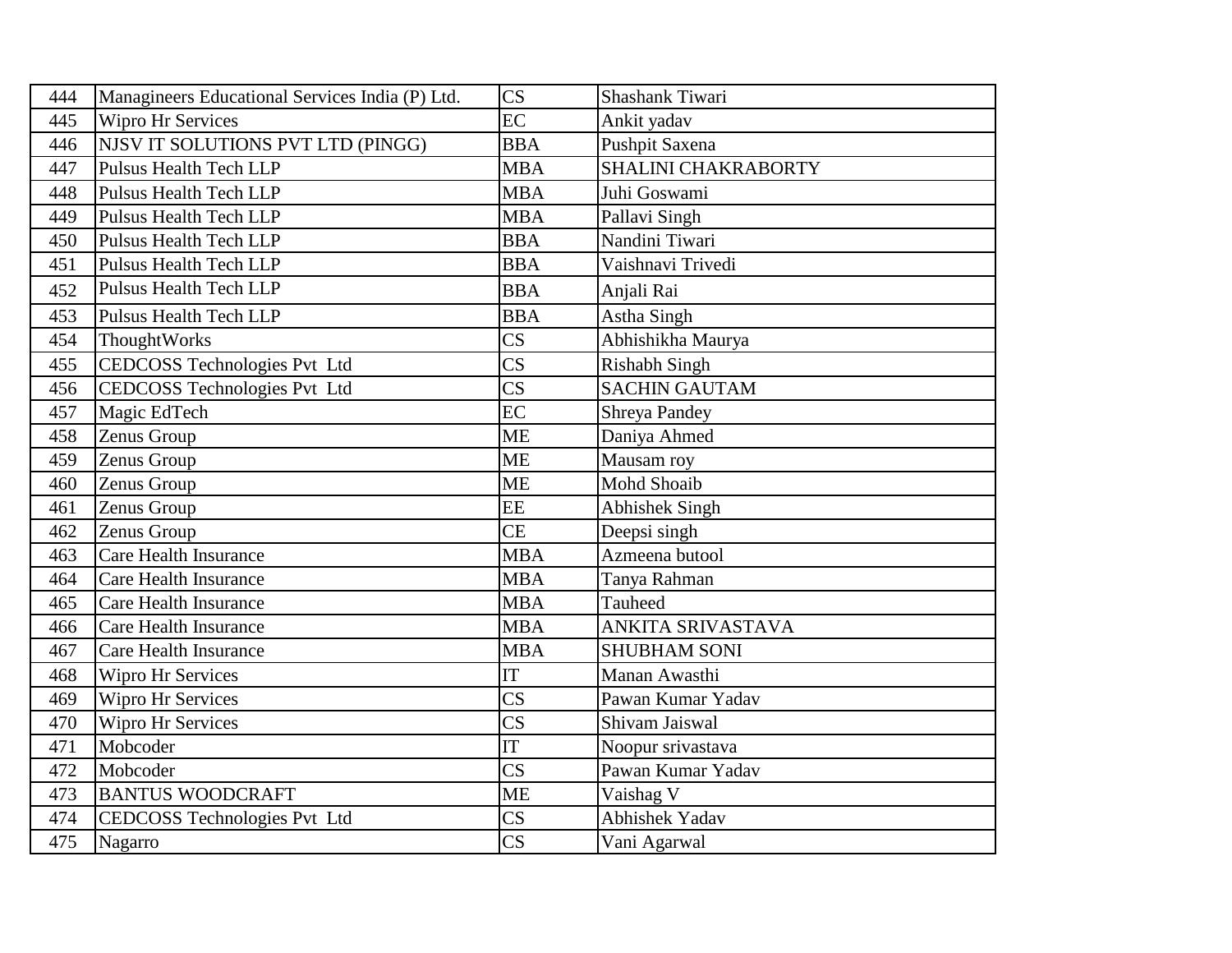| 476 | Devi Computronics Private Limited       | $\overline{\text{CS}}$ | Piyoosh Singh               |
|-----|-----------------------------------------|------------------------|-----------------------------|
| 477 | Awasthi Electric & Construction Company | <b>ME</b>              | Prakhar Tripathi            |
| 478 | Saraswati Dental College                | $\overline{\text{CS}}$ | Dev Dutt Pandey             |
| 479 | Collabera                               | $\overline{\text{CS}}$ | dev rattan                  |
| 480 | <b>BSD Projects (Dreamz Group)</b>      | <b>BBA</b>             | Astha Singh                 |
| 481 | <b>BSD Projects (Dreamz Group)</b>      | <b>BBA</b>             | Shivangi Srivastava         |
| 482 | <b>BSD Projects (Dreamz Group)</b>      | <b>BBA</b>             | Vaishnavi Trivedi           |
| 483 | <b>BSD Projects (Dreamz Group)</b>      | <b>BBA</b>             | Anjali Rai                  |
| 484 | <b>BSD Projects (Dreamz Group)</b>      | <b>BBA</b>             | <b>Utkarsh Pratap Singh</b> |
| 485 | <b>BSD Projects (Dreamz Group)</b>      | <b>MBA</b>             | Saurabh verma               |
| 486 | <b>BSD Projects (Dreamz Group)</b>      | <b>MBA</b>             | Divya Mishra                |
| 487 | <b>BSD Projects (Dreamz Group)</b>      | <b>MBA</b>             | Azmeena butool              |
| 488 | <b>BSD Projects (Dreamz Group)</b>      | <b>MBA</b>             | Shivam mishra               |
| 489 | <b>BSD Projects (Dreamz Group)</b>      | <b>MBA</b>             | Sakshi Srivastava           |
| 490 | <b>BSD Projects (Dreamz Group)</b>      | <b>MBA</b>             | Vidhi Misra                 |
| 491 | <b>BSD Projects (Dreamz Group)</b>      | <b>MBA</b>             | Sonu yadav                  |
| 492 | <b>BSD Projects (Dreamz Group)</b>      | <b>MBA</b>             | Priyanka                    |
| 493 | <b>BSD Projects (Dreamz Group)</b>      | <b>MBA</b>             | Kumari Nikita               |
| 494 | <b>BSD Projects (Dreamz Group)</b>      | <b>MBA</b>             | Anjali Pandey               |
| 495 | <b>BSD Projects (Dreamz Group)</b>      | <b>MBA</b>             | Pradeep Kumar Singh         |
| 496 | Polycab India Ltd                       | EE                     | Vidhyanshu Mishra           |
| 497 | Polycab India Ltd                       | EE                     | Piyush kumar                |
| 498 | Polycab India Ltd                       | EE                     | <b>Abhishek Singh</b>       |
| 499 | Polycab India Ltd                       | EN                     | Aftab Alam                  |
| 500 | Wipro Hr Services                       | $\overline{\text{CS}}$ | Krishna singh               |
| 501 | Metacube Software Pvt. Ltd.             | $\overline{\text{CS}}$ | Shivanshu Srivastava        |
| 502 | Metacube Software Pvt. Ltd.             | $\overline{\text{CS}}$ | Shubham Tiwari              |
| 503 | <b>HSBC</b> Technology India            | $\overline{\text{CS}}$ | Vani Agarwal                |
| 504 | <b>HSBC</b> Technology India            | $\overline{\text{CS}}$ | Shreya Pandey               |
| 505 | <b>HSBC</b> Technology India            | $\overline{\text{CS}}$ | Palak Srivastava            |
| 506 | <b>HSBC</b> Technology India            | $\overline{\text{CS}}$ | Shubhangi Kumar             |
| 507 | PlanetSpark                             | EC                     | Swatika                     |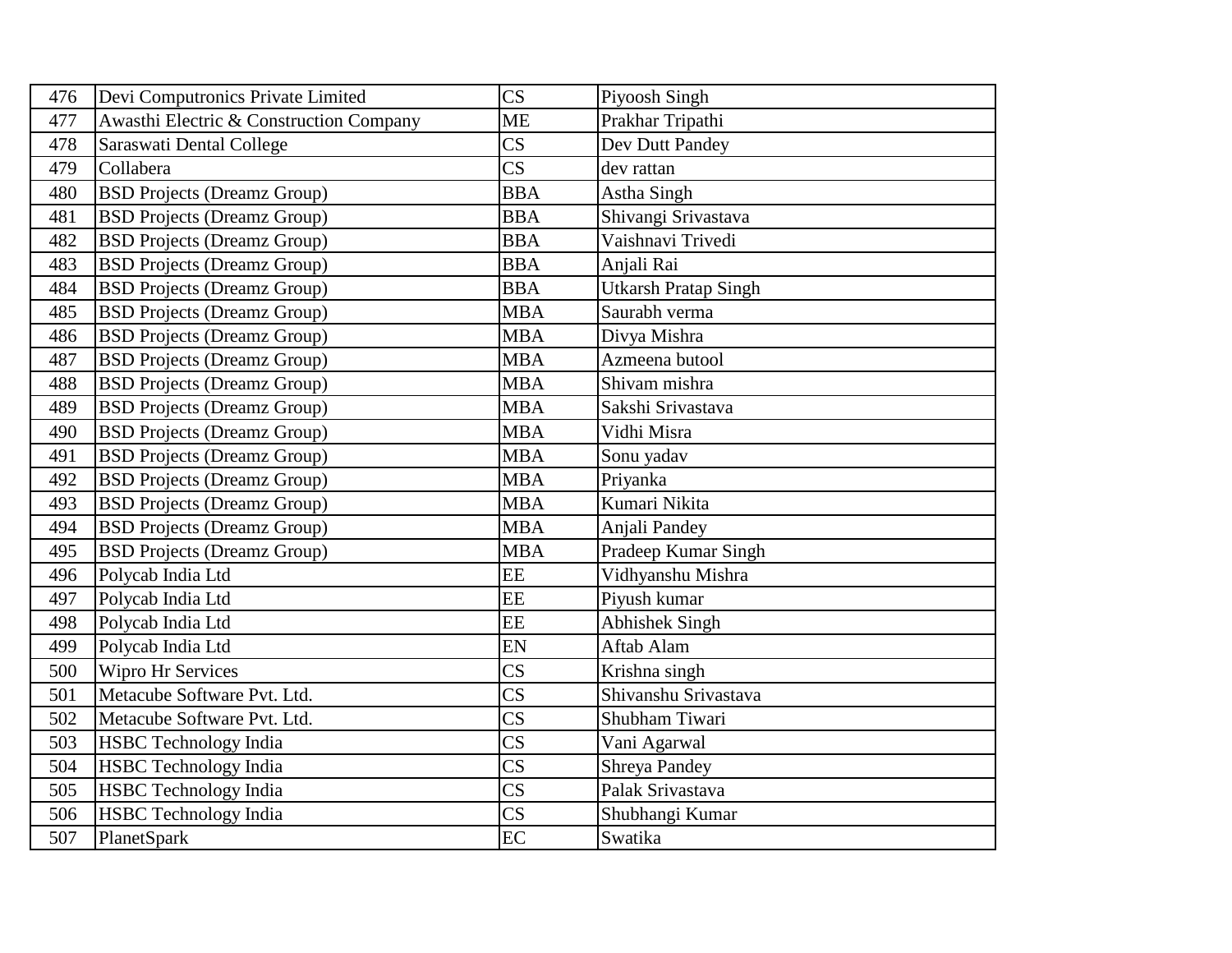| 508 | <b>Star Health Insurance</b>      | <b>MBA</b>             | Akash kumar                 |
|-----|-----------------------------------|------------------------|-----------------------------|
| 509 | <b>Star Health Insurance</b>      | <b>MBA</b>             | Juhi Goswami                |
| 510 | <b>Star Health Insurance</b>      | <b>MBA</b>             | <b>SHUBHAM SONI</b>         |
| 511 | <b>Star Health Insurance</b>      | <b>BBA</b>             | Pushpit Saxena              |
| 512 | <b>Star Health Insurance</b>      | <b>BBA</b>             | <b>Utkarsh Pratap Singh</b> |
| 513 | <b>Star Health Insurance</b>      | <b>BBA</b>             | Astha Srivastava            |
| 514 | <b>Star Health Insurance</b>      | <b>BBA</b>             | Astha Singh                 |
| 515 | <b>PWC</b>                        | EC                     | Rishabh Mishra              |
| 516 | IndiaMart InterMesh Ltd.          | <b>MBA</b>             | Reena pandey                |
| 517 | IndiaMart InterMesh Ltd.          | <b>MBA</b>             | Anjali Pandey               |
| 518 | IndiaMart InterMesh Ltd.          | <b>MBA</b>             | Shraddha Shukla             |
| 519 | IndiaMart InterMesh Ltd.          | <b>MBA</b>             | Shruti Srivastava           |
| 520 | IndiaMart InterMesh Ltd.          | <b>MBA</b>             | Vaishnavi mishra            |
| 521 | IndiaMart InterMesh Ltd.          | <b>MBA</b>             | Akash kumar                 |
| 522 | IndiaMart InterMesh Ltd.          | <b>MBA</b>             | Azmeena butool              |
| 523 | IndiaMart InterMesh Ltd.          | <b>MBA</b>             | Divya singh                 |
| 524 | IndiaMart InterMesh Ltd.          | <b>MBA</b>             | Vishesh Vikram Singh        |
| 525 | Infosys                           | <b>BCA</b>             | <b>SWARNIM SAMADDAR</b>     |
| 526 | North Shore Technologies (P) Ltd. | $\overline{\text{CS}}$ | Nimesh shukla               |
| 527 | North Shore Technologies (P) Ltd. | $\overline{\text{CS}}$ | <b>Akash Rawat</b>          |
| 528 | <b>Infosys</b>                    | <b>BCA</b>             | Ansh Rastogi                |
| 529 | <b>Infosys</b>                    | <b>BCA</b>             | Shivansh Sharma             |
| 530 | Infosys                           | <b>BCA</b>             | Humza Ahmed Siddiqui        |
| 531 | <b>Infosys</b>                    | <b>BCA</b>             | Kajal Gupta                 |
| 532 | Infosys                           | <b>BCA</b>             | <b>Arunoday Singh</b>       |
| 533 | <b>Infosys</b>                    | <b>BCA</b>             | <b>Ashish Dubey</b>         |
| 534 | <b>Infosys</b>                    | <b>BCA</b>             | Sudhanshu Shukla            |
| 535 | Infosys                           | <b>BCA</b>             | Tanya Bajpai                |
| 536 | Infosys                           | <b>BCA</b>             | koshika mahajan             |
| 537 | <b>Infosys</b>                    | <b>BCA</b>             | Mandvi Singh Chauhan        |
| 538 | Infosys                           | <b>BCA</b>             | Aryan Mishra                |
| 539 | <b>Infosys</b>                    | <b>BCA</b>             | Ashmita Guria               |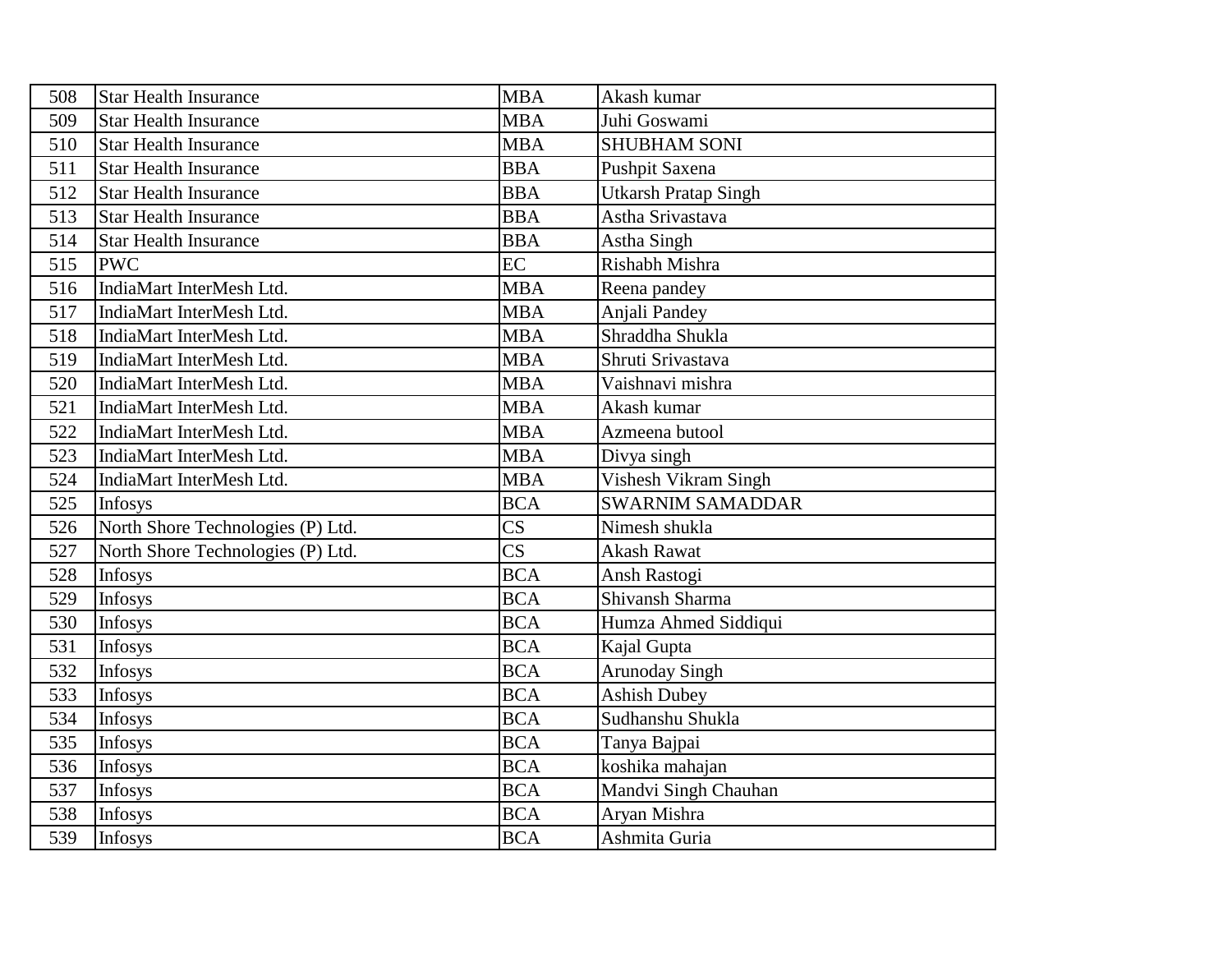| 540 | Infosys                          | <b>BCA</b>             | Prasoon Shukla          |
|-----|----------------------------------|------------------------|-------------------------|
| 541 | <b>Infosys</b>                   | <b>BCA</b>             | <b>SHUBHANGI DIXIT</b>  |
| 542 | Wipro Limited                    | <b>BCA</b>             | <b>Ashish Dubey</b>     |
| 543 | Wipro Limited                    | <b>BCA</b>             | Mandvi Singh Chauhan    |
| 544 | Wipro Limited                    | <b>BCA</b>             | SHUBHANGI DIXIT         |
| 545 | Wipro Limited                    | <b>BCA</b>             | Humza Ahmed Siddiqui    |
| 546 | Wipro Limited                    | <b>BCA</b>             | Tanya Bajpai            |
| 547 | Wipro Limited                    | <b>BCA</b>             | <b>SWARNIM SAMADDAR</b> |
| 548 | Wipro Limited                    | <b>BCA</b>             | Ashmita Guria           |
| 549 | Wipro Limited                    | <b>BCA</b>             | Sudhanshu Shukla        |
| 550 | Wipro Limited                    | <b>BCA</b>             | YUVRAJ PANDEY           |
| 551 | Wipro Limited                    | <b>BCA</b>             | Prakhar Bajpai          |
| 552 | Wipro Limited                    | <b>BCA</b>             | Prasoon Shukla          |
| 553 | Wipro Limited                    | <b>BCA</b>             | Kajal Gupta             |
| 554 | Wipro Limited                    | IT                     | Rishabh                 |
| 555 | Wipro Limited                    | $\overline{\text{CS}}$ | Rahul Rastogi           |
| 556 | Wipro Limited                    | <b>BCA</b>             | Aryan Mishra            |
| 557 | Wipro Limited                    | <b>BCA</b>             | Yashi Dixit             |
| 558 | Wipro Limited                    | <b>BCA</b>             | Ayushi Jain             |
| 559 | Wipro Limited                    | $\overline{\text{CS}}$ | Ishika Tripathi         |
| 560 | <b>HCL Technologies</b>          | <b>BCA</b>             | <b>Ashish Dubey</b>     |
| 561 | <b>HCL Technologies</b>          | <b>BCA</b>             | Mandvi Singh Chauhan    |
| 562 | <b>HCL Technologies</b>          | <b>BCA</b>             | Muskan Bansal           |
| 563 | <b>HCL Technologies</b>          | <b>BCA</b>             | <b>SWARNIM SAMADDAR</b> |
| 564 | <b>HCL Technologies</b>          | <b>BCA</b>             | Prasoon Shukla          |
| 565 | <b>Tata Consultancy Services</b> | <b>BCA</b>             | Mandvi Singh Chauhan    |
| 566 | <b>Tata Consultancy Services</b> | <b>BCA</b>             | Anusha Srivastava       |
| 567 | <b>Tata Consultancy Services</b> | <b>BCA</b>             | SHUBHANGI DIXIT         |
| 568 | <b>Tata Consultancy Services</b> | <b>BCA</b>             | Muskan Bansal           |
| 569 | <b>Tata Consultancy Services</b> | <b>BCA</b>             | Humza Ahmed Siddiqui    |
| 570 | <b>Tata Consultancy Services</b> | <b>BCA</b>             | Tanya Bajpai            |
| 571 | <b>Tata Consultancy Services</b> | <b>BCA</b>             | Ashmita Guria           |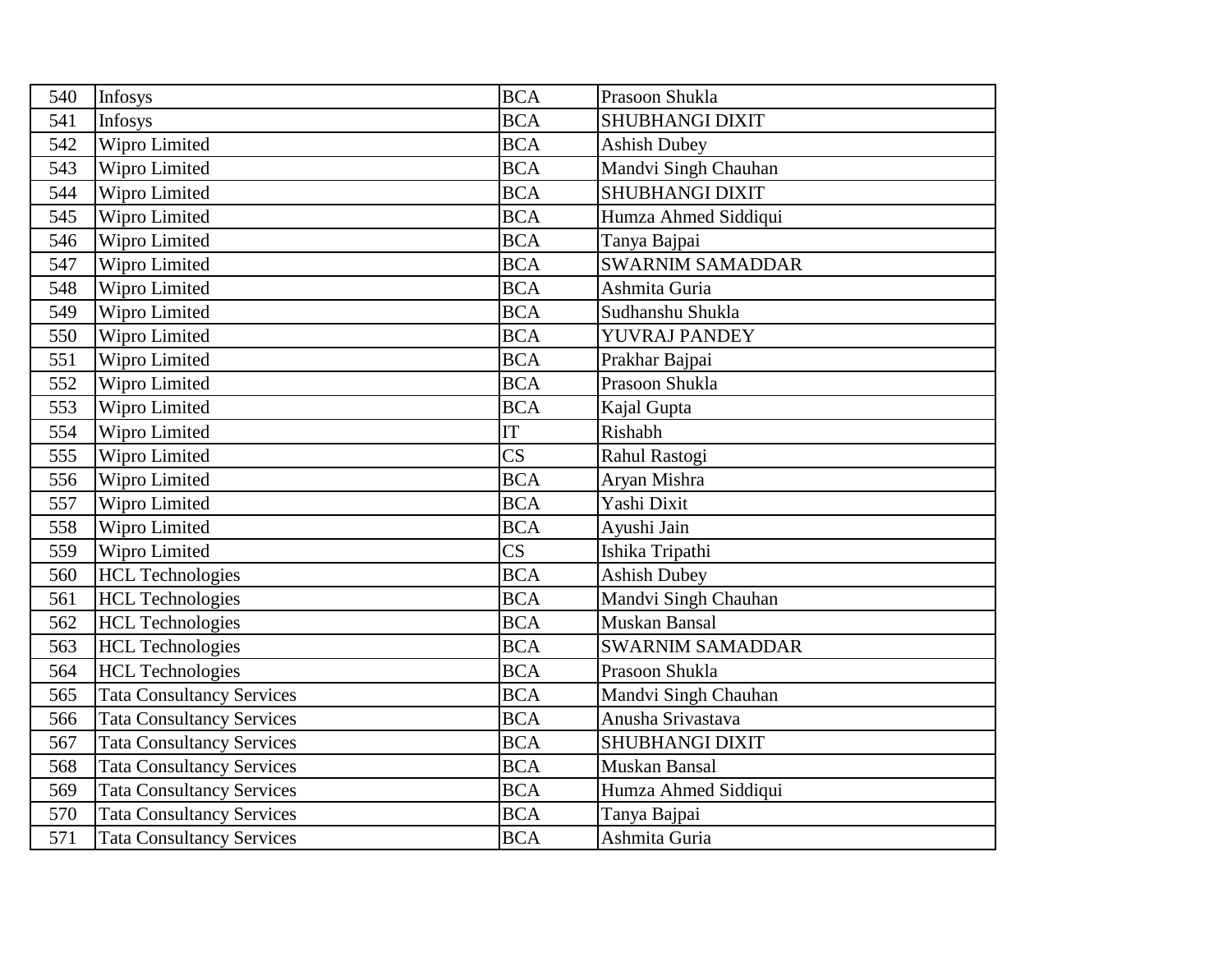| 572 | <b>Tata Consultancy Services</b>   | <b>BCA</b>             | Sudhanshu Shukla         |
|-----|------------------------------------|------------------------|--------------------------|
| 573 | <b>Tata Consultancy Services</b>   | <b>BCA</b>             | Prakhar Bajpai           |
| 574 | <b>Tata Consultancy Services</b>   | <b>BCA</b>             | Suraj Chaubey            |
| 575 | <b>Tata Consultancy Services</b>   | <b>BCA</b>             | Akanksha Singh           |
| 576 | <b>Tata Consultancy Services</b>   | <b>BCA</b>             | Pragya Tripathi          |
| 577 | <b>Tata Consultancy Services</b>   | <b>BCA</b>             | Prasoon Shukla           |
| 578 | Deloitte                           | <b>BCA</b>             | Pragya Tripathi          |
| 579 | Deloitte                           | <b>BCA</b>             | Prasoon Shukla           |
| 580 | Deloitte                           | <b>BCA</b>             | Mandvi Singh Chauhan     |
| 581 | Deloitte                           | <b>BCA</b>             | <b>SHUBHANGI DIXIT</b>   |
| 582 | Deloitte                           | <b>BCA</b>             | Aryan Mishra             |
| 583 | <b>RAPIDD Technologies</b>         | IT                     | Akanksha                 |
| 584 | SSDB Tech Services Pvt. Ltd.       | <b>BCA</b>             | Sudhanshu Shukla         |
| 585 | SSDB Tech Services Pvt. Ltd.       | <b>BCA</b>             | Muskan Bansal            |
| 586 | <b>InventIP Legal Services LLP</b> | $\overline{\text{CS}}$ | Rahul Rastogi            |
| 587 | Accenture                          | $\overline{\text{CS}}$ | Aaisha Arafat Ansari     |
| 588 | Accenture                          | $\overline{\text{CS}}$ | Khushboo Srivastava      |
| 589 | Accenture                          | $\overline{\text{CS}}$ | Ishika Tripathi          |
| 590 | Accenture                          | $\overline{\text{CS}}$ | Subhash Tiwari           |
| 591 | Accenture                          | $\overline{\text{CS}}$ | <b>Arpit Singh</b>       |
| 592 | Accenture                          | $\overline{\text{CS}}$ | Aparna yadav             |
| 593 | Accenture                          | $\overline{\text{CS}}$ | Sagarva Kumar            |
| 594 | Accenture                          | $\overline{\text{CS}}$ | <b>VIKAS SINGH YADAV</b> |
| 595 | Accenture                          | $\overline{\text{CS}}$ | Yash Tripathi            |
| 596 | Accenture                          | $\overline{\text{CS}}$ | Shivam Jaiswal           |
| 597 | Accenture                          | $\overline{\text{CS}}$ | <b>ABHISHEK PANDEY</b>   |
| 598 | Accenture                          | IT                     | Navya Srivastava         |
| 599 | Accenture                          | EC                     | Kritika Sharma           |
| 600 | Accenture                          | EC                     | Neha Mishra              |
| 601 | Accenture                          | EC                     | <b>SAUMYA SAXENA</b>     |
| 602 | Accenture                          | <b>ME</b>              | PIYUSH SINGH             |
| 603 | Accenture                          | <b>ME</b>              | Rishabh Verma            |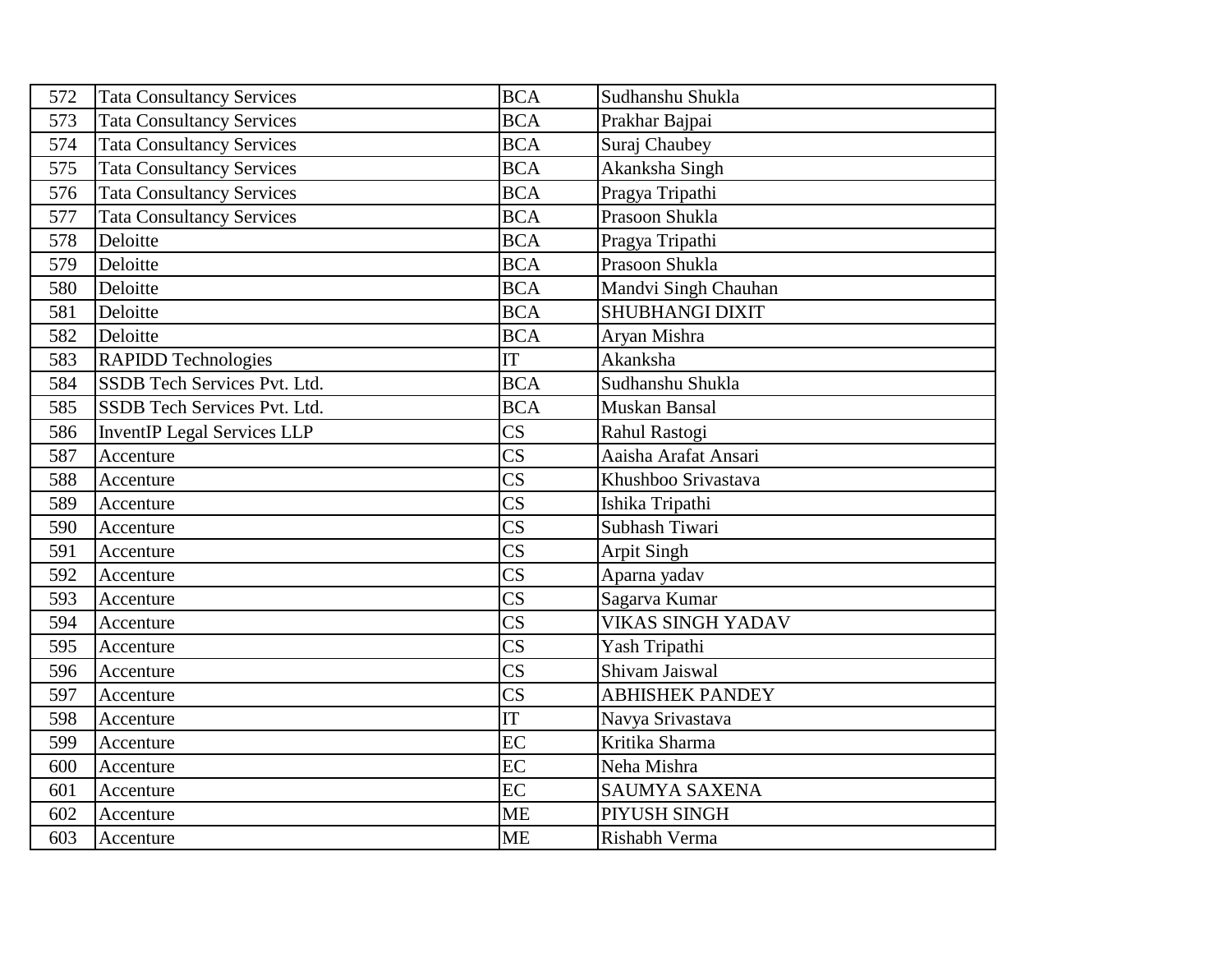| 604 | Accenture                             | $\overline{\text{CS}}$ | Adwait Prakash Mishra      |
|-----|---------------------------------------|------------------------|----------------------------|
| 605 | Accenture                             | IT                     | Manan Awasthi              |
| 606 | Bajaj Finance Limited (Bajaj Finserv) | <b>MBA</b>             | DEVANSH PRATAP SINGH       |
| 607 | Bajaj Finance Limited (Bajaj Finserv) | <b>MBA</b>             | Amit Kumar Maddhesiya      |
| 608 | Nagarro                               | $\overline{\text{CS}}$ | <b>VAIBHAV SINGH</b>       |
| 609 | TANKUP DIGITAL FUELING SPECIALIST     | EC                     | <b>Abhishek Srivastava</b> |
| 610 | <b>Clink Softech</b>                  | <b>BBA</b>             | Astha Srivastava           |
| 611 | Clink Softech                         | <b>BBA</b>             | Aryan Seth                 |
| 612 | <b>Clink Softech</b>                  | <b>BBA</b>             | Vinay Kumar Dwivedi        |
| 613 | <b>Clink Softech</b>                  | <b>MBA</b>             | <b>Jyoti Pandey</b>        |
| 614 | Clink Softech                         | <b>MBA</b>             | Poonam Yadav               |
| 615 | <b>Clink Softech</b>                  | <b>MBA</b>             | <b>Anshika Pandey</b>      |
| 616 | <b>Clink Softech</b>                  | <b>MBA</b>             | Sheetika nigam             |
| 617 | Clink Softech                         | <b>MBA</b>             | Divya singh                |
| 618 | <b>Clink Softech</b>                  | <b>MBA</b>             | Vaishnavi Baranwal         |
| 619 | <b>Clink Softech</b>                  | <b>MBA</b>             | Tauheed                    |
| 620 | Savantis India                        | $\overline{\text{CS}}$ | Abhishek Upadhyay          |
| 621 | Savantis India                        | $\overline{\text{CS}}$ | Vidya Yadav                |
| 622 | Savantis India                        | IT                     | Reetika patel              |
| 623 | Savantis India                        | IΤ                     | Rishabh                    |
| 624 | Savantis India                        | IT                     | Shaurya Srivastava         |
| 625 | Savantis India                        | EC                     | <b>Shariq Ahmed</b>        |
| 626 | Savantis India                        | EC                     | Anu Gautam                 |
| 627 | Savantis India                        | EC                     | <b>Shubhanker Pandey</b>   |
| 628 | Savantis India                        | EC                     | Smriti Singh               |
| 629 | Savantis India                        | <b>ME</b>              | Himanshu George            |
| 630 | Savantis India                        | <b>ME</b>              | Yash Tiwari                |
| 631 | Savantis India                        | EE                     | Vidhyanshu Mishra          |
| 632 | Savantis India                        | $\overline{\text{CS}}$ | Anshika Srivastava         |
| 633 | Savantis India                        | EE                     | Amita verma                |
| 634 | Savantis India                        | EN                     | Soniya gupta               |
| 635 | Savantis India                        | EC                     | Priyanshu Yadav            |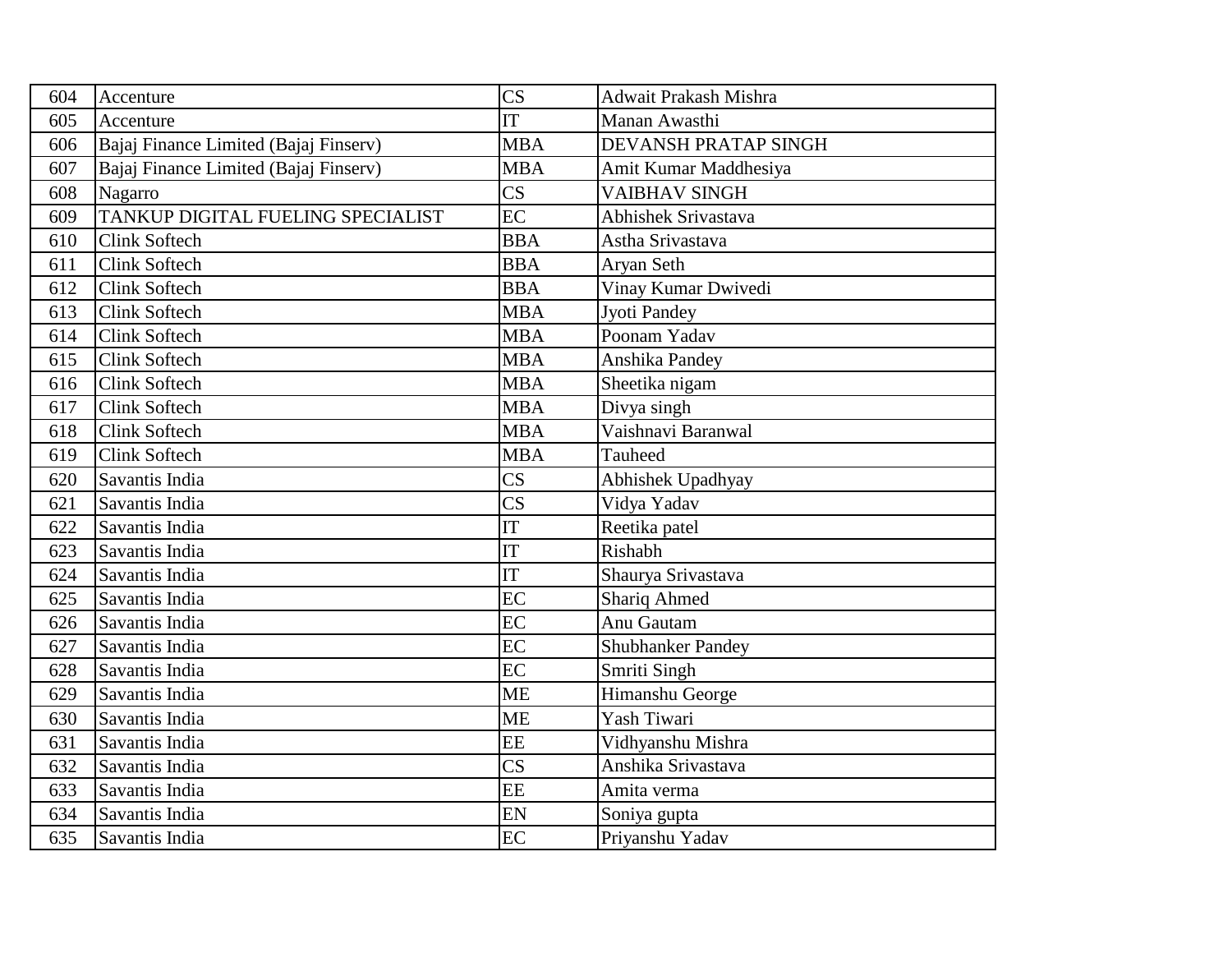| 636 | Savantis India                      | <b>ME</b>              | Rishabh Verma              |
|-----|-------------------------------------|------------------------|----------------------------|
| 637 | Savantis India                      | EE                     | Akashdeep verma            |
| 638 | Savantis India                      | <b>CE</b>              | Shweta Gupta               |
| 639 | <b>Nucleus Software</b>             | EC                     | Harshit Singh              |
| 640 | <b>Nucleus Software</b>             | IT                     | Mohd kaif alam             |
| 641 | <b>Nucleus Software</b>             | EN                     | Anas Hasan                 |
| 642 | Huron Eurasia India Private Limited | $\overline{\text{CS}}$ | Shivangi Singh             |
| 643 | Huron Eurasia India Private Limited | $\overline{\text{CS}}$ | Stuti Srivastava           |
| 644 | Huron Eurasia India Private Limited | IT                     | Yash manshani              |
| 645 | Huron Eurasia India Private Limited | IT                     | Mohd kaif alam             |
| 646 | Huron Eurasia India Private Limited | IT                     | Shaurya Srivastava         |
| 647 | <b>Indospirit Group</b>             | <b>MBA</b>             | <b>ANURAG PANDEY</b>       |
| 648 | <b>Indospirit Group</b>             | <b>MBA</b>             | <b>Balwant Singh</b>       |
| 649 | upGradjeet                          | <b>ME</b>              | Anushka Singh              |
| 650 | <b>Reliance Digital</b>             | <b>MBA</b>             | Riya Rai                   |
| 651 | <b>Reliance Digital</b>             | <b>MBA</b>             | Unnati Vishwakarma         |
| 652 | Manikaran Power Ltd.                | EE                     | Praveen kumar singh        |
| 653 | Manikaran Power Ltd.                | <b>MBA</b>             | Utkarsh Bajpai             |
| 654 | 83Incs Softech Private Limited      | <b>ME</b>              | Kushagra Shukla            |
| 655 | <b>ARTECH</b>                       | EC                     | Shrestha Swarnkar          |
| 656 | BLOOMCAP EDU VENTURE PVT. LTD.      | IT                     | Madhurima Mishra           |
| 657 | Hexaview Pvt. Ltd.                  | IT                     | Sumat Kumar Srivastava     |
| 658 | Knoldus Software                    | <b>MCA</b>             | Arun Singh                 |
| 659 | On-Graph Technologies Pvt. Ltd.     | $\overline{\text{CS}}$ | Shubham Tiwari             |
| 660 | <b>TRANZITA SYSTEMS</b>             | <b>MBA</b>             | Tanya Rahman               |
| 661 | WhiteHatJr.                         | $\overline{\text{CS}}$ | Anshika Srivastava         |
| 662 | WhiteHatJr.                         | EC                     | Swati Singh                |
| 663 | Muvro Technologies                  | <b>ME</b>              | Uddeshya Rastogi           |
| 664 | Muvro Technologies                  | <b>ME</b>              | <b>Aditya Pratap Singh</b> |
| 665 | <b>DMart</b>                        | <b>MBA</b>             | Rishabh Rai                |
| 666 | <b>DMart</b>                        | <b>MBA</b>             | Deepali srivastava         |
| 667 | <b>DMart</b>                        | <b>MBA</b>             | Divya singh                |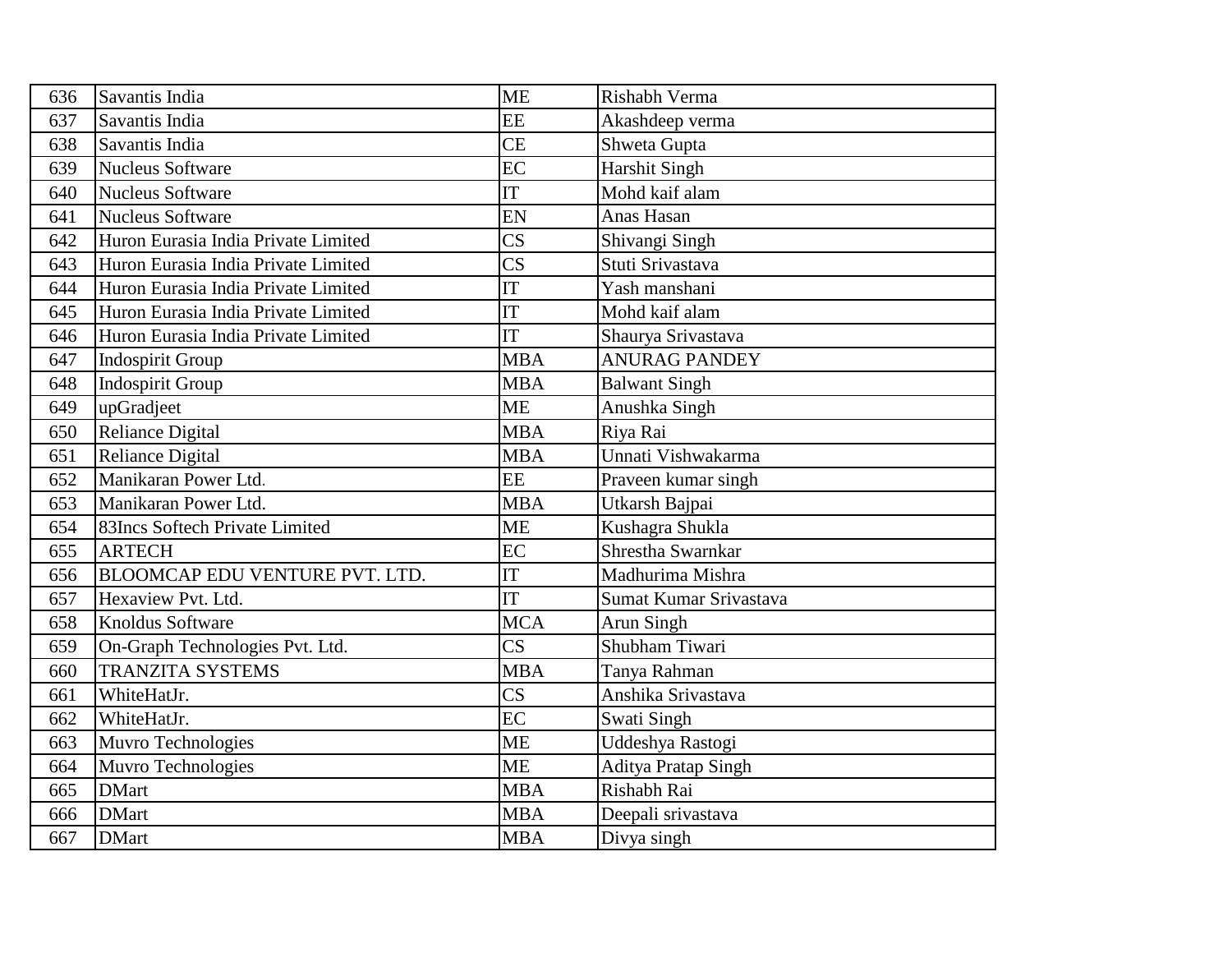| 668 | <b>DMart</b>                          | <b>MBA</b>             | Anjani kumar                     |
|-----|---------------------------------------|------------------------|----------------------------------|
| 669 | <b>DMart</b>                          | <b>MBA</b>             | Km. Sonali                       |
| 670 | <b>DMart</b>                          | <b>MBA</b>             | Neha Singh                       |
| 671 | Wipro Limited                         | EE                     | <b>ADITYA KUMAR</b>              |
| 672 | APV Technologies Pvt Ltd.             | $\overline{\text{CS}}$ | Swati Vernwal                    |
| 673 | <b>Ramky Enviro Engineers Limited</b> | <b>ME</b>              | <b>ASHUTOSH SINGH</b>            |
| 674 | <b>Ramky Enviro Engineers Limited</b> | <b>ME</b>              | Ankit singh chauhan              |
| 675 | Sopra Steria                          | $\overline{\text{CS}}$ | Sagarva Kumar                    |
| 676 | Sopra Steria                          | IT                     | Madhurima Mishra                 |
| 677 | Sopra Steria                          | IT                     | Rani Singh                       |
| 678 | Sopra Steria                          | $\overline{\text{CS}}$ | <b>VISHAL SINGH</b>              |
| 679 | Newgen Software Technologies Limited  | <b>ME</b>              | Rupesh kumar singh               |
| 680 | Newgen Software Technologies Limited  | EC                     | Utkarsh Srivastava               |
| 681 | Newgen Software Technologies Limited  | <b>ME</b>              | Uddeshya Rastogi                 |
| 682 | Newgen Software Technologies Limited  | EC                     | Mohit Kumar                      |
| 683 | Newgen Software Technologies Limited  | <b>ME</b>              | Kushagra Shukla                  |
| 684 | Newgen Software Technologies Limited  | <b>ME</b>              | Sonali rai                       |
| 685 | Newgen Software Technologies Limited  | <b>ME</b>              | Anup kumar pandey                |
| 686 | Newgen Software Technologies Limited  | <b>ME</b>              | Aditya Gupta                     |
| 687 | Newgen Software Technologies Limited  | <b>ME</b>              | Kartika Agnihotri                |
| 688 |                                       | <b>NF</b>              | No found any details in Database |
| 689 | Capgemini                             | EC                     | AAKASH SRIVASTAVA                |
| 690 | Capgemini                             | EC                     | Harshita Srivastava              |
| 691 | Wiley mthree                          | IT                     | Hera Fatima Alvi                 |
| 692 | <b>Wipro Hr Services</b>              | $\overline{\text{CS}}$ | <b>VIKAS SINGH YADAV</b>         |
| 693 | <b>QA</b> Infotech                    | $\overline{\text{CS}}$ | <b>Utkarsh Kumar</b>             |
| 694 | <b>OA</b> Infotech                    | $\overline{\text{CS}}$ | Gupta Vishal                     |
| 695 | Fujiyama Power Systems                | <b>MBA</b>             | Komal                            |
| 696 | Okaya                                 | EC                     | Abhay Kumar Mishra               |
| 697 | Okaya                                 | EC                     | Anu Gautam                       |
| 698 | Okaya                                 | EC                     | Aakriti Singh                    |
| 699 | Okaya                                 | EC                     | <b>SHUBHANKER PANDEY</b>         |
|     |                                       |                        |                                  |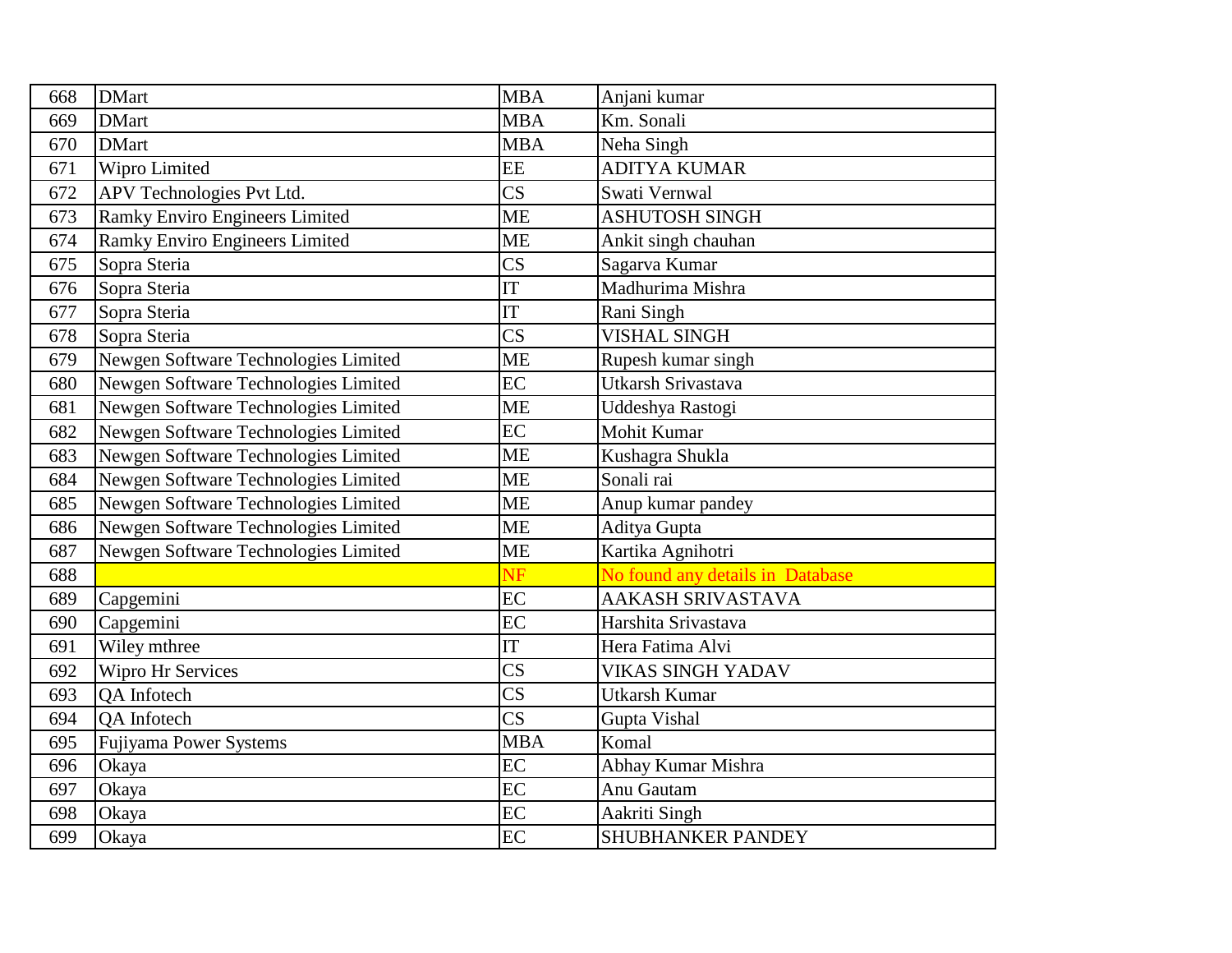| 700 | Okaya                           | $\overline{\text{CS}}$ | Janhavi Srivastava         |
|-----|---------------------------------|------------------------|----------------------------|
| 701 | Okaya                           | $\overline{\text{CS}}$ | Ajay Kumar                 |
| 702 | Okaya                           | <b>BBA</b>             | Astha Srivastava           |
| 703 | Okaya                           | <b>MBA</b>             | Shalini Chakarborty        |
| 704 | The Beeaar Group                | <b>MBA</b>             | Poonam Yadav               |
| 705 | The Beeaar Group                | <b>MBA</b>             | Shreya Dwivedi             |
| 706 | The Beeaar Group                | <b>MBA</b>             | Divya Mishra               |
| 707 | The Beeaar Group                | <b>MBA</b>             | Shubham Soni               |
| 708 | The Beeaar Group                | <b>MBA</b>             | Tauheed                    |
| 709 | The Beeaar Group                | <b>BBA</b>             | Astha Srivastava           |
| 710 | <b>GATI KWE</b>                 | <b>MBA</b>             | Vidhi Misra                |
| 711 | <b>GATI KWE</b>                 | <b>MBA</b>             | Divya singh                |
| 712 | <b>Cloud Analogy</b>            | EC                     | <b>Abhishek Srivastava</b> |
| 713 | Mobiloitte Technologies         | <b>MBA</b>             | Divya Mishra               |
| 714 | eTeam                           | <b>CE</b>              | Siddharth tiwari           |
| 715 | eTeam                           | <b>CE</b>              | Saumya Shukla              |
| 716 | eTeam                           | <b>MBA</b>             | Nidhi singh                |
| 717 | eTeam                           | EC                     | Smriti Singh               |
| 718 | eTeam                           | <b>MBA</b>             | Sakshi Yadav               |
| 719 | eTeam                           | EN                     | <b>ABDURRAHMAN</b>         |
| 720 | eTeam                           | EE                     | Pallavi Rai                |
| 721 | eTeam                           | <b>BBA</b>             | Anshika Gupta              |
| 722 | Unicode Systems Private Limited | <b>MBA</b>             | Pallavi Singh              |
| 723 | Unicode Systems Private Limited | <b>MBA</b>             | <b>Sonal Dubey</b>         |
| 724 | <b>Tata Communications</b>      | EC                     | Akriti Singh               |
| 725 | <b>KP</b> Reliable              | <b>ME</b>              | Himanshu Chaudhary         |
| 726 | <b>KP</b> Reliable              | <b>ME</b>              | Anupam kumar               |
| 727 | <b>KP</b> Reliable              | <b>ME</b>              | Vishal singh               |
| 728 | <b>KP</b> Reliable              | <b>ME</b>              | <b>ANURAG KUMAR</b>        |
| 729 | <b>KP</b> Reliable              | <b>ME</b>              | <b>Bibek Kumar singh</b>   |
| 730 | <b>KP</b> Reliable              | <b>ME</b>              | Mohammad Abid              |
| 731 | <b>KP</b> Reliable              | <b>ME</b>              | <b>ANIKET YADAV</b>        |
| 732 | <b>KP</b> Reliable              | <b>ME</b>              | Anshuman Chandan           |
|     |                                 |                        |                            |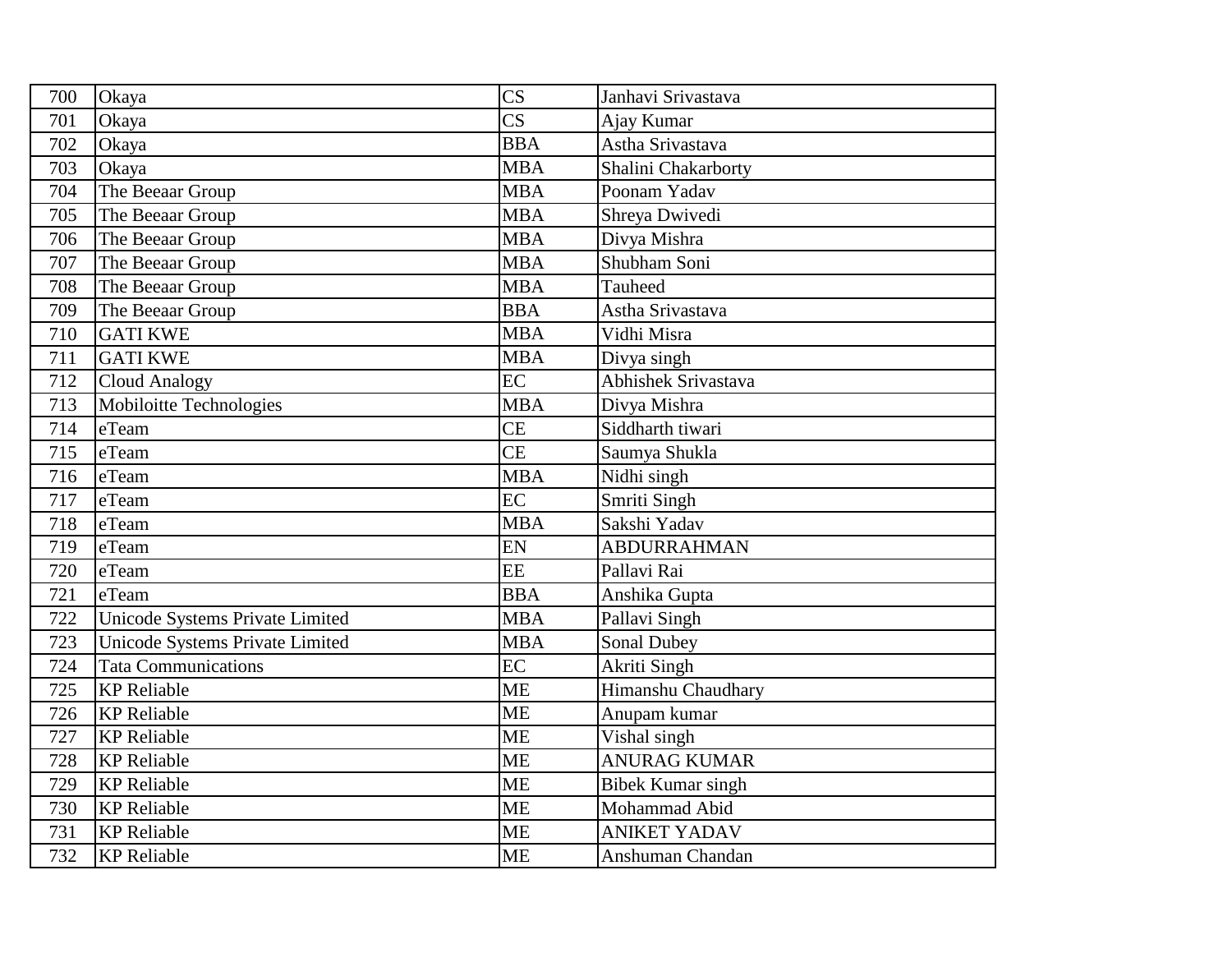| 733 | <b>KP</b> Reliable                       | <b>ME</b>  | Avaneesh pandey                 |
|-----|------------------------------------------|------------|---------------------------------|
| 734 | <b>KP</b> Reliable                       | <b>ME</b>  | <b>NAVRATNA DUBEY</b>           |
| 735 | <b>KP</b> Reliable                       | <b>ME</b>  | Adarsh Verma                    |
| 736 | <b>KP</b> Reliable                       | <b>ME</b>  | Deepak Gupta                    |
| 737 | <b>KP</b> Reliable                       | <b>ME</b>  | <b>ANKUSH YADAV</b>             |
| 738 | <b>KP</b> Reliable                       | <b>ME</b>  | <b>Abhay Pratap Singh</b>       |
| 739 | <b>KP</b> Reliable                       | <b>ME</b>  | Amit Kumar Patel                |
| 740 | <b>KP</b> Reliable                       | <b>ME</b>  | Hafizurrahman                   |
| 741 | <b>KP</b> Reliable                       | <b>ME</b>  | Shashikant upadhyay             |
| 742 | <b>KP</b> Reliable                       | <b>ME</b>  | Sibtain siddique                |
| 743 | <b>Extramarks</b>                        | <b>BBA</b> | Pushpit Saxena                  |
| 744 | <b>Extramarks</b>                        | <b>ME</b>  | Anshuman Chandan                |
| 745 | <b>JBM GROUP</b>                         | EC         | Shivanshu Umrao                 |
| 746 | <b>JBM GROUP</b>                         | EN         | Deepak Kumar Prajapati          |
| 747 | Byju's                                   | <b>BBA</b> | <b>Bhanu Pratap Singh Tomar</b> |
| 748 | Byju's                                   | <b>MBA</b> | Luv Kumar Yadav                 |
| 749 | Byju's                                   | <b>BBA</b> | Shiv Shankar Gupta              |
| 750 | Byju's                                   | <b>ME</b>  | PIYUSH SINGH                    |
| 751 | Byju's                                   | <b>CE</b>  | <b>Ashutosh Verma</b>           |
| 752 | Byju's                                   | <b>BBA</b> | Pushpit Saxena                  |
| 753 | Byju's                                   | <b>BBA</b> | Vinay Kumar Dwivedi             |
| 754 | Ramky Enviro Engineers Limited           | EE         | Prashant kumar yadav            |
| 755 | <b>Ramky Enviro Engineers Limited</b>    | EE         | AMAN YADAV                      |
| 756 | <b>NLB SERVICES</b>                      | <b>ME</b>  | Syed Tanveer Mehdi Rizvi        |
| 757 | <b>Wiley Mthree</b>                      | IT         | Amogh Shalabh Srivastava        |
| 758 | Harman Kardon                            | EC         | Disha Singh                     |
| 759 | <b>CHRYSO</b> India Private Limited      | <b>CE</b>  | sanjay kumar gupta              |
| 760 | <b>CHRYSO</b> India Private Limited      | <b>CE</b>  | <b>Tanishk Srivastav</b>        |
| 761 | <b>British Telecom</b>                   | EC         | Himanshi Sharma                 |
| 762 | <b>British Telecom</b>                   | EC         | Janhavi Srivastava              |
| 763 | <b>British Telecom</b>                   | EC         | Sapna Mishra                    |
| 764 | <b>British Telecom</b>                   | EC         | Smriti Singh                    |
| 765 | Adani Lucknow International Airport Ltd. | <b>ME</b>  | Kshitij Chaurasia               |
|     |                                          |            |                                 |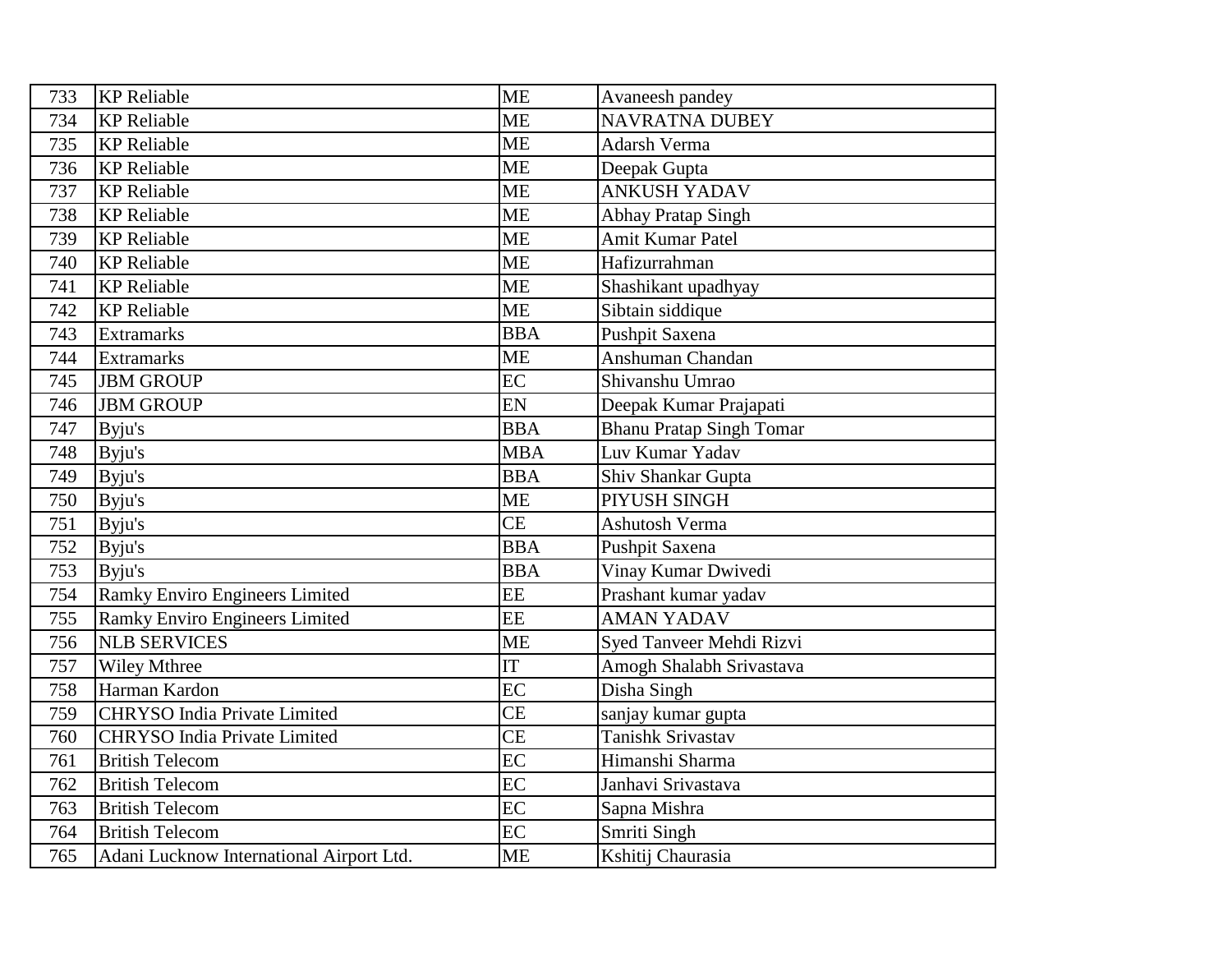| 766 | Adani Lucknow International Airport Ltd. | <b>ME</b>              | Nimisha Bajpai        |
|-----|------------------------------------------|------------------------|-----------------------|
| 767 | <b>NCC</b>                               | <b>CE</b>              | Vikas Verma           |
| 768 | <b>NCC</b>                               | <b>CE</b>              | <b>GAURAV KAPOOR</b>  |
| 769 | <b>NCC</b>                               | <b>CE</b>              | <b>Ashutosh Verma</b> |
| 770 | <b>NCC</b>                               | <b>CE</b>              | Ashish kumar verma    |
| 771 | Duncan Engineering                       | <b>ME</b>              | Abhay Pratap Singh    |
| 772 | Duncan Engineering                       | <b>ME</b>              | <b>ASHUTOSH SINGH</b> |
| 773 | Duncan Engineering                       | <b>ME</b>              | Ashutosh Tripathi     |
| 774 | Duncan Engineering                       | <b>ME</b>              | Anup kumar pandey     |
| 775 | Wipro Limited                            | $\overline{\text{CS}}$ | Akash Rawat           |
| 776 | Wipro Limited                            | $\overline{\text{CS}}$ | Stuti Srivastava      |
| 777 | Wipro Limited                            | $\overline{\text{CS}}$ | Aparna yadav          |
| 778 | Wipro Limited                            | $\overline{\text{CS}}$ | Amit kumar yadav      |
| 779 | Wipro Limited                            | $\overline{\text{CS}}$ | Subhash Tiwari        |
| 780 | Wipro Limited                            | $\overline{\text{CS}}$ | Yash Tripathi         |
| 781 | Wipro Limited                            | $\overline{\text{CS}}$ | Kavya Khare           |
| 782 | Wipro Limited                            | $\overline{\text{CS}}$ | <b>SHUBHAM TIWARI</b> |
| 783 | Wipro Limited                            | $\overline{\text{CS}}$ | Shivam Jaiswal        |
| 784 | Wipro Limited                            | $\overline{\text{CS}}$ | <b>SHIVAM SINGH</b>   |
| 785 | Wipro Limited                            | $\overline{\text{CS}}$ | Nikhil lalwani        |
| 786 | Wipro Limited                            | $\overline{\text{CS}}$ | Shivam Verma          |
| 787 | Wipro Limited                            | $\overline{\text{CS}}$ | PRABHAKER SINGH       |
| 788 | Wipro Limited                            | <b>IT</b>              | Tanvi Rastogi         |
| 789 | Wipro Limited                            | IT                     | Shalini Singh         |
| 790 | Wipro Limited                            | IT                     | <b>Prashant Singh</b> |
| 791 | Wipro Limited                            | <b>IT</b>              | Sakshi Jaiswal        |
| 792 | Wipro Limited                            | IT                     | <b>NIKHIL NISHAD</b>  |
| 793 | Wipro Limited                            | <b>IT</b>              | Navya Srivastava      |
| 794 | Wipro Limited                            | <b>IT</b>              | Akershi               |
| 795 | Wipro Limited                            | IT                     | Mohd kaif alam        |
| 796 | Wipro Limited                            | EC                     | Ankit yadav           |
| 797 | Wipro Limited                            | EC                     | Disha Singh           |
| 798 | Wipro Limited                            | EC                     | Abhishek Kushwaha     |
|     |                                          |                        |                       |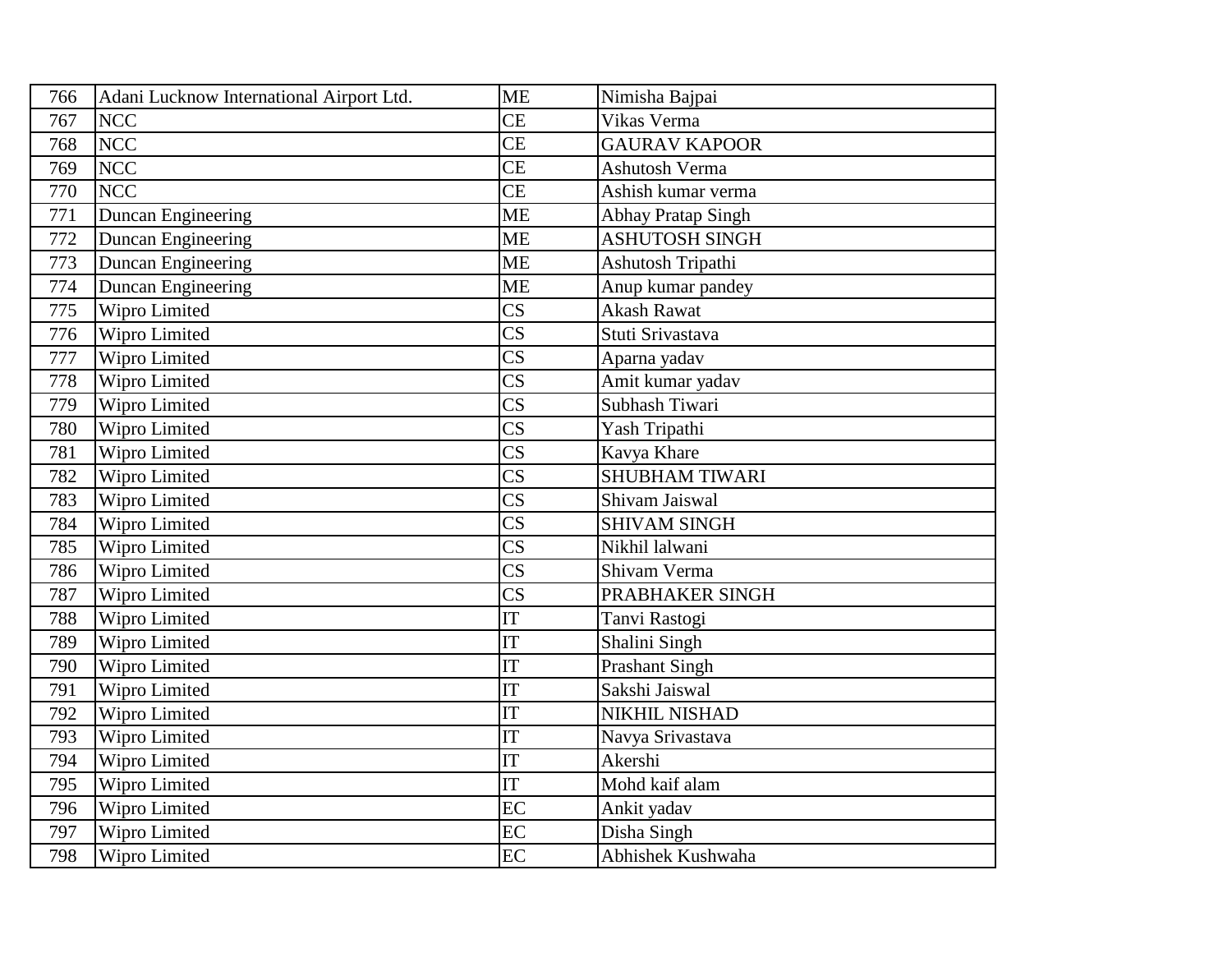| 799 | Wipro Limited                | EC                     | Shreya Srivastava        |
|-----|------------------------------|------------------------|--------------------------|
| 800 | Wipro Limited                | EC                     | Ritika Agarwal           |
| 801 | Wipro Limited                | EC                     | Apoorv Srivastava        |
| 802 | Wipro Limited                | EE                     | <b>ALOKIK GUPTA</b>      |
| 803 | Harman Kardon                | CS                     | Syed Mohd Haider Rizvi   |
| 804 | Harman Kardon                | IT                     | Sakshi Jaiswal           |
| 805 | Savantis India               | ME                     | Abhay Narayan            |
| 806 | Savantis India               | <b>ME</b>              | Adarsh Verma             |
| 807 | Savantis India               | EC                     | Ankita singh             |
| 808 | Savantis India               | IT                     | Amrita Rai               |
| 809 | Savantis India               | EE                     | Priyanshu Rai            |
| 810 | Savantis India               | EE                     | MOHD SAQLAIN WARSHI      |
| 811 | Savantis India               | EE                     | <b>ARPIT DEV PANDEY</b>  |
| 812 | WABCO India Limited, Lucknow | <b>ME</b>              | Adarsh Verma             |
| 813 | Infosys                      | CS                     | Harshit Maurya           |
| 814 | Torrent Power Ltd.           | EE                     | Shivani Tripathi         |
| 815 | Torrent Power Ltd.           | EE                     | Disha rai                |
| 816 | PlanetSpark                  | $\overline{\text{CS}}$ | Utkarsh Mishra           |
| 817 | TO THE NEW                   | IT                     | Amogh Shalabh Srivastava |
| 818 | TO THE NEW                   | IT                     | Saumya Singh             |
| 819 | TO THE NEW                   | IT                     | SIDDHARTH SHASTRI        |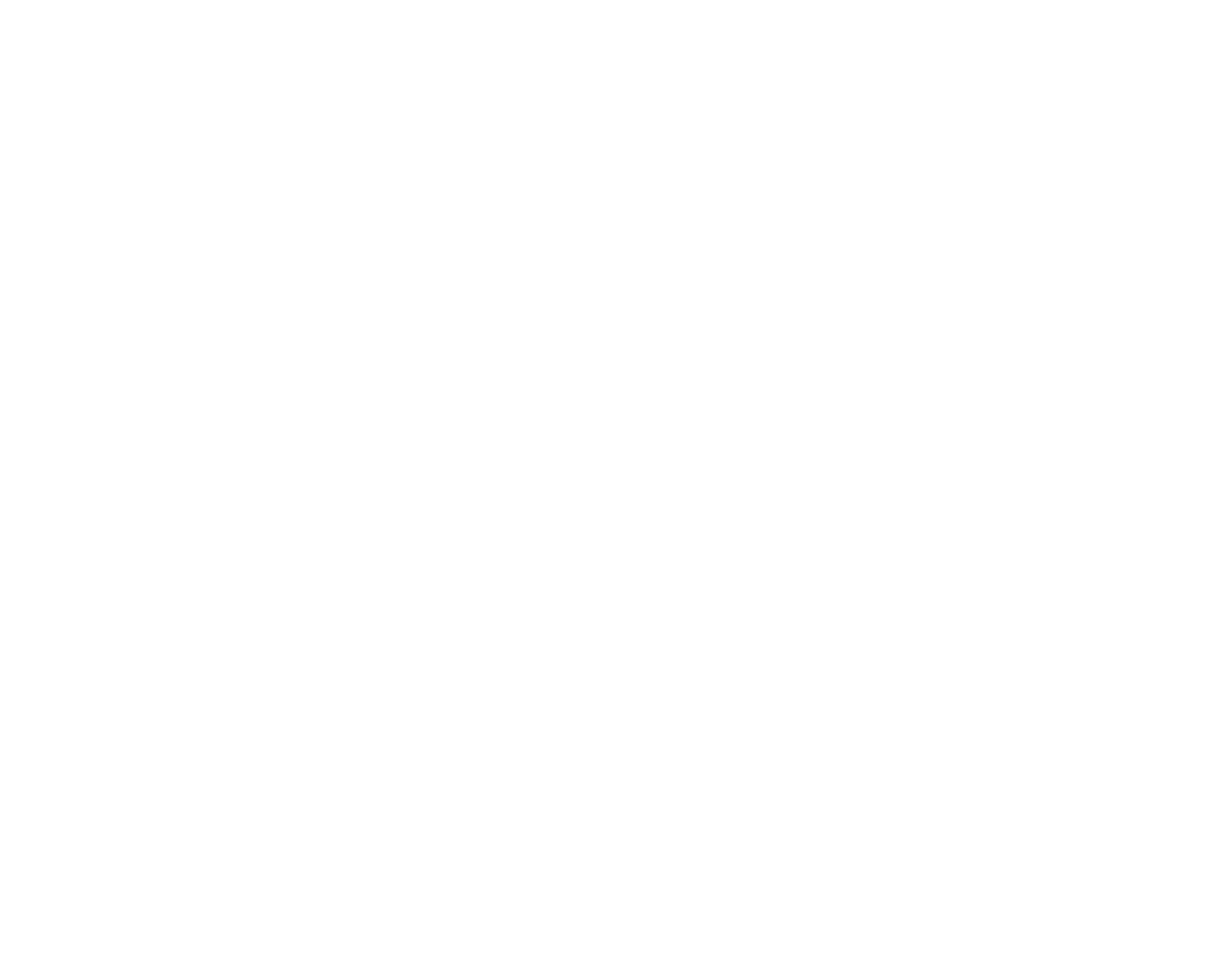$\sim 10$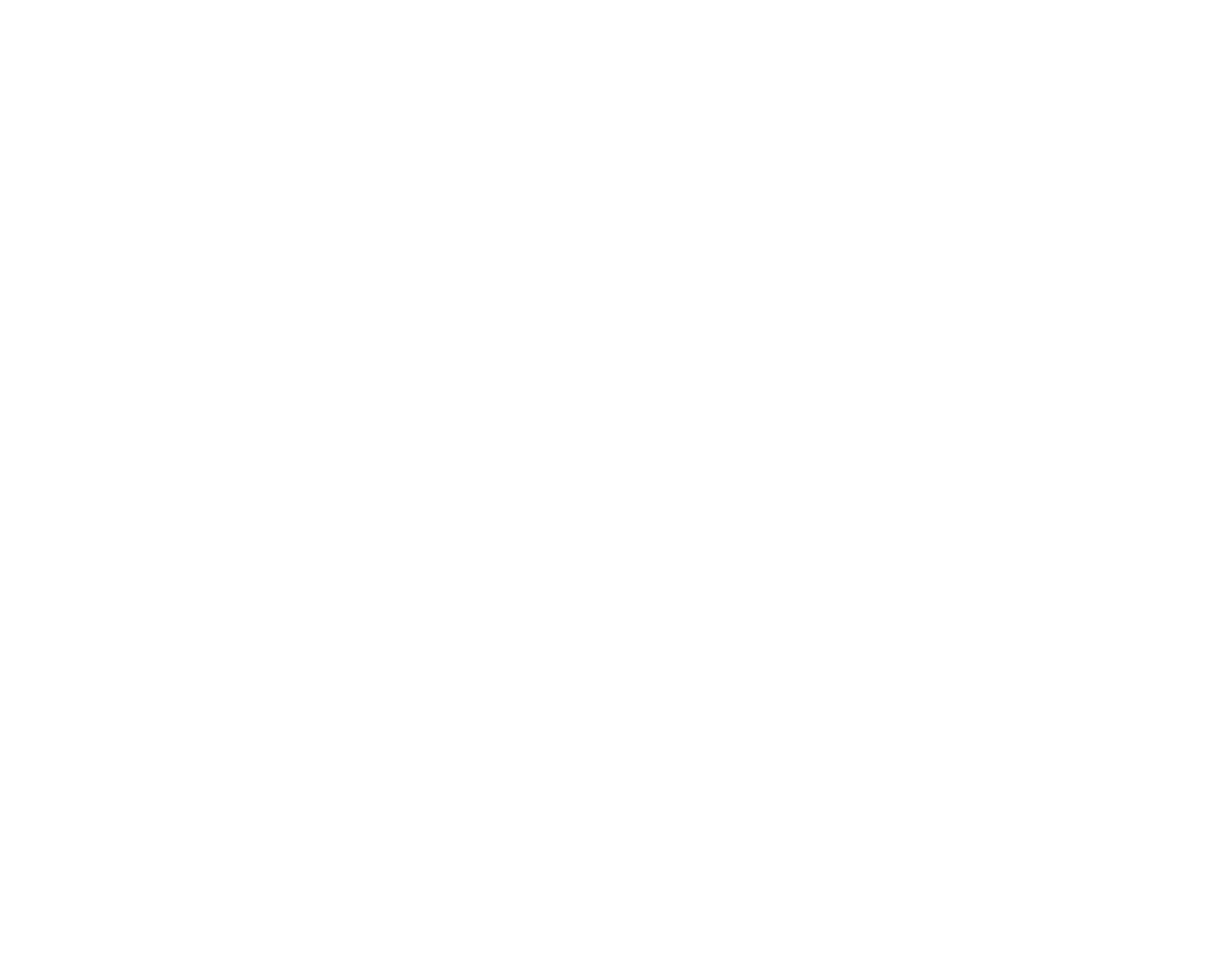$\mathcal{L}^{\text{max}}$